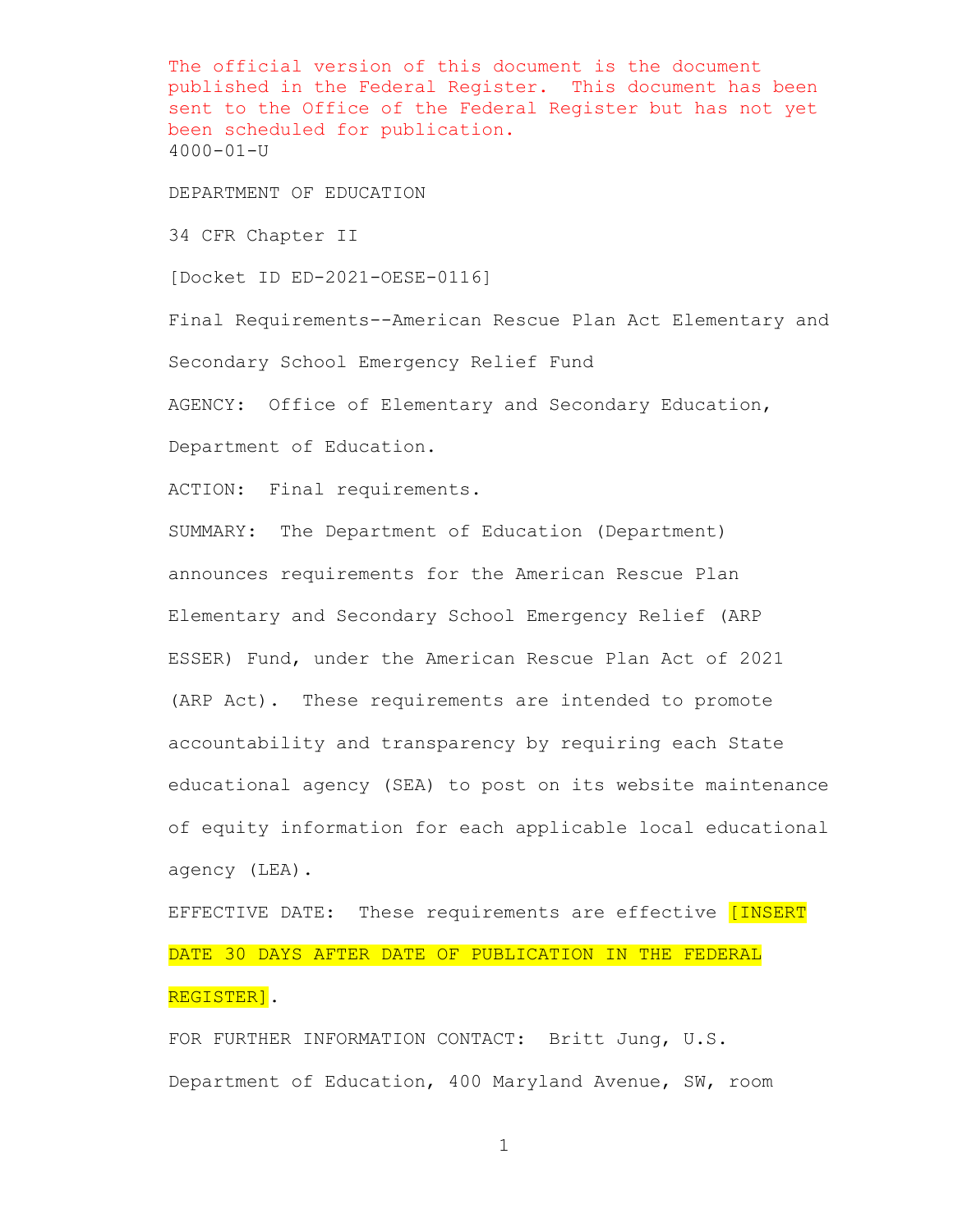The official version of this document is the document published in the Federal Register. This document has been sent to the Office of the Federal Register but has not yet been scheduled for publication. 3W113, Washington, DC 20202. Telephone: (202) 453-

5563. Email: ESSERF@ed.gov.

If you use a telecommunications device for the deaf (TDD) or a text telephone (TTY), call the Federal Relay Service (FRS), toll free, at 1-800-877-8339.

Purpose of Program: The ARP ESSER Fund provides nearly \$122 billion to SEAs and LEAs to help them safely reopen and sustain the safe operation of schools and address the impacts of the COVID-19 pandemic by addressing students' academic, social, emotional, and mental health needs. As a condition of receiving the funds, each SEA and LEA must comply with multiple requirements, including the maintenance of equity requirements in section 2004 of the ARP Act.

Program Authority: ARP Act, Public Law 117-2, March 11, 2021.

We published a notice of proposed requirement (NPR) in the *Federal Register* on January 3, 2022 (87 FR 57). The NPR contained background information and our reasons for proposing the requirement.

As discussed in the Analysis of Comments and Changes section elsewhere in this notice, there are a few differences between the proposed and final requirements.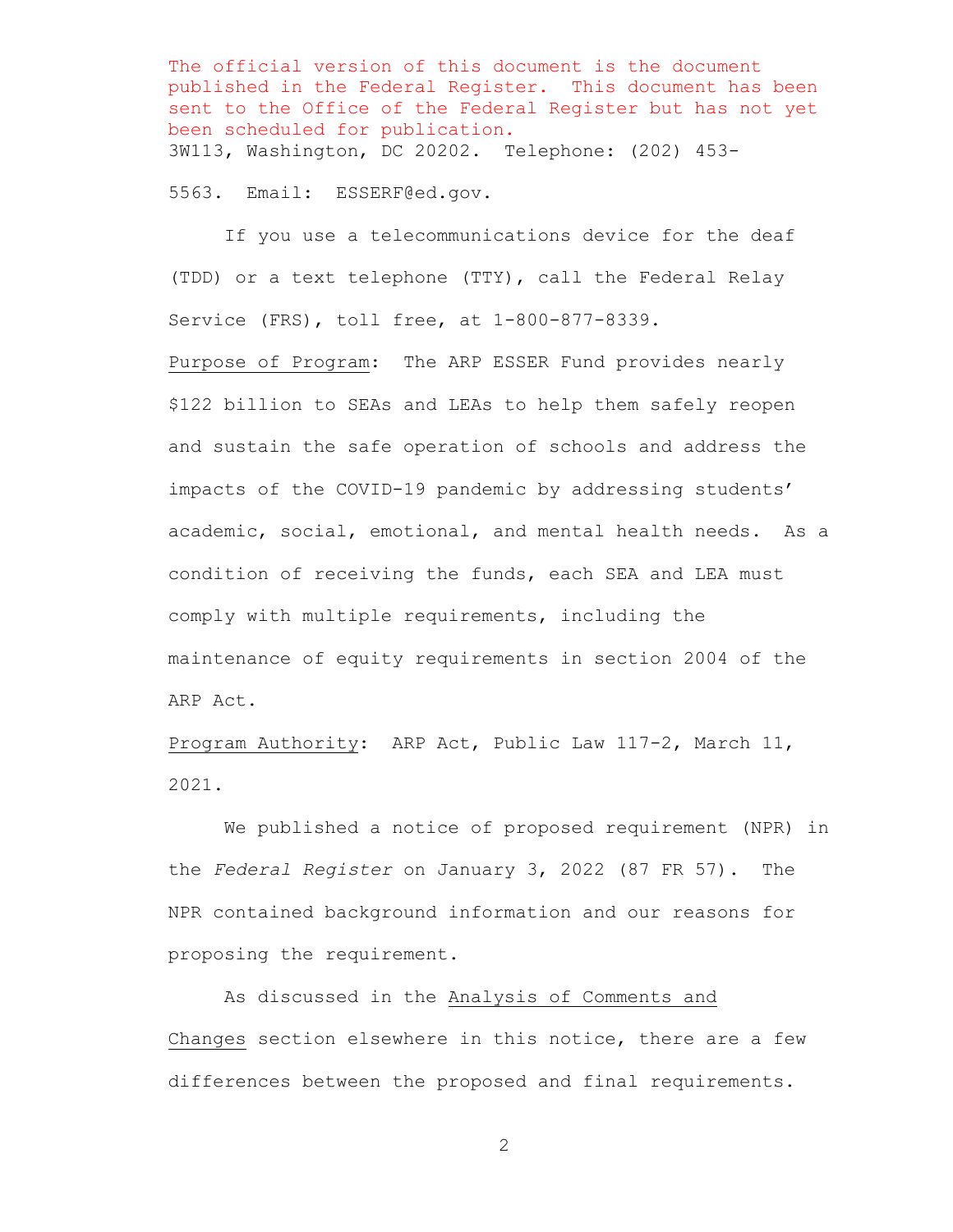The official version of this document is the document published in the Federal Register. This document has been sent to the Office of the Federal Register but has not yet been scheduled for publication. The final requirements change the timeline for publishing information on LEAs that are excepted from local maintenance of equity. The final requirements also clarify the requirement for an SEA to describe how it is ensuring LEAs are complying with the maintenance of equity requirements. Additional technical edits are made to the final requirements for clarity.

Public Comment: In response to our invitation in the NPR, 12 parties submitted comments on the proposed requirement.

Generally, we do not address technical and other minor changes, or suggested changes the law does not authorize us to make under the applicable statutory authority. In addition, we do not address general comments that raised concerns not directly related to the NPR.

Analysis of Comments and Changes: An analysis of the comments and of changes in the requirements since publication of the NPR follows.

Comment: Some commenters, including a few States, expressed concern that the proposed timeline to publish LEA-level maintenance of equity data on an SEA's website regarding which LEAs are excepted from the maintenance of equity requirements does not leave sufficient time for the SEA to prepare its data for submission. The commenters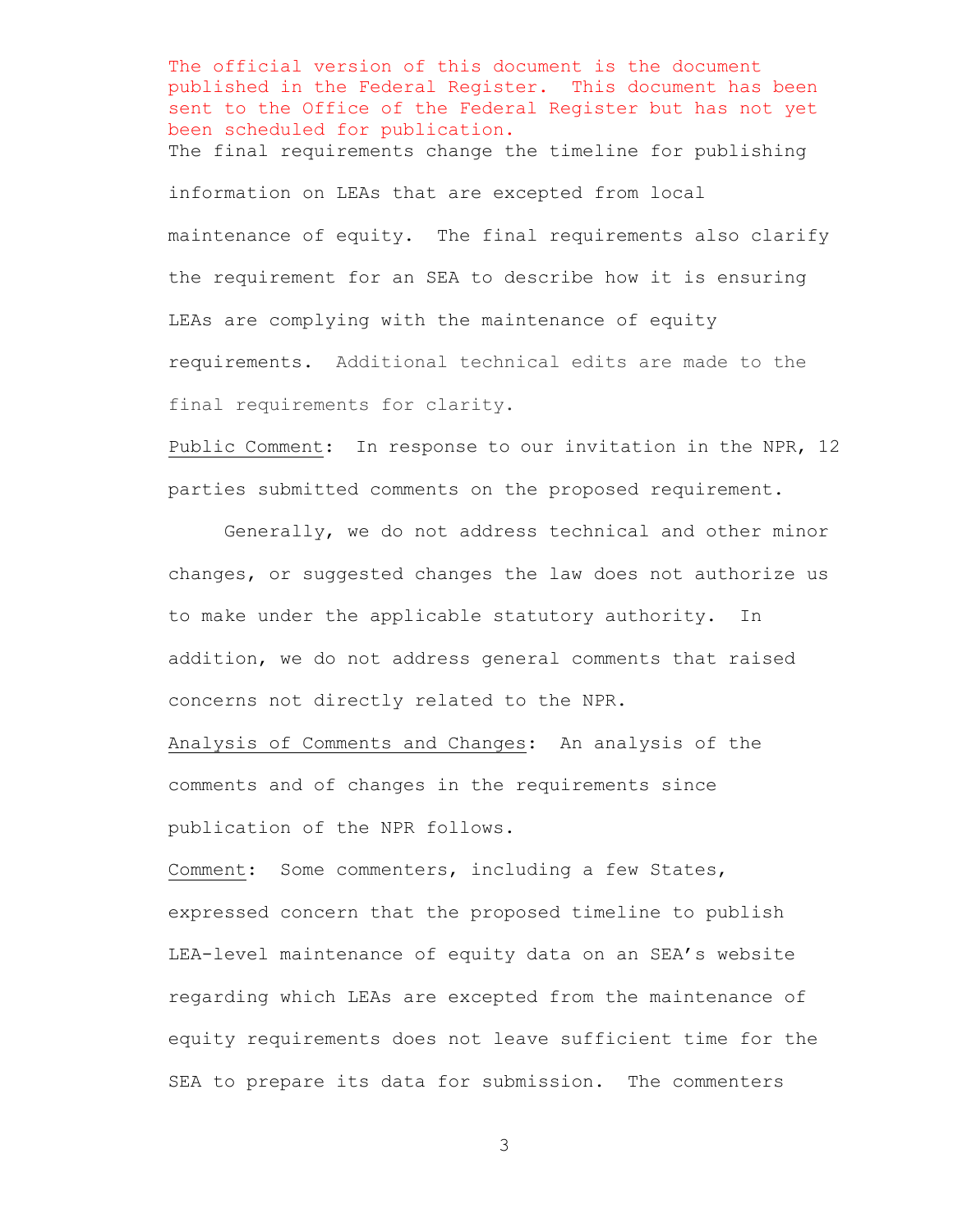The official version of this document is the document published in the Federal Register. This document has been sent to the Office of the Federal Register but has not yet been scheduled for publication. suggested that the proposed March 31, 2022, deadline be extended until June 30, 2022. One commenter suggested altering the date of publication of the maintenance of equity data to better align with the current annual reporting timeline for all ARP ESSER funds, which begins in May 2022. In response to comments and discussions with key stakeholders, we will set the deadline at 30 days from the publication of this Federal Register notice.

Discussion: The Department believes it is important for SEAs to publicly report information and data on those LEAs that must comply with the maintenance of equity requirements in a timely manner and that SEAs should already have the data requested in order to ensure that LEAs are complying with maintenance of equity requirements. At the same time, the Department understands the difficulties SEAs may have in accurately reporting data on a condensed timeline. As a result, the Department has adjusted the timeline to align with the ARP ESSER annual reporting period and to better fit the needs of SEAs, while also ensuring timely identification so that stakeholders in each State are aware of which LEAs must meet the maintenance of equity requirements prior to State and local allocations in FY 2023.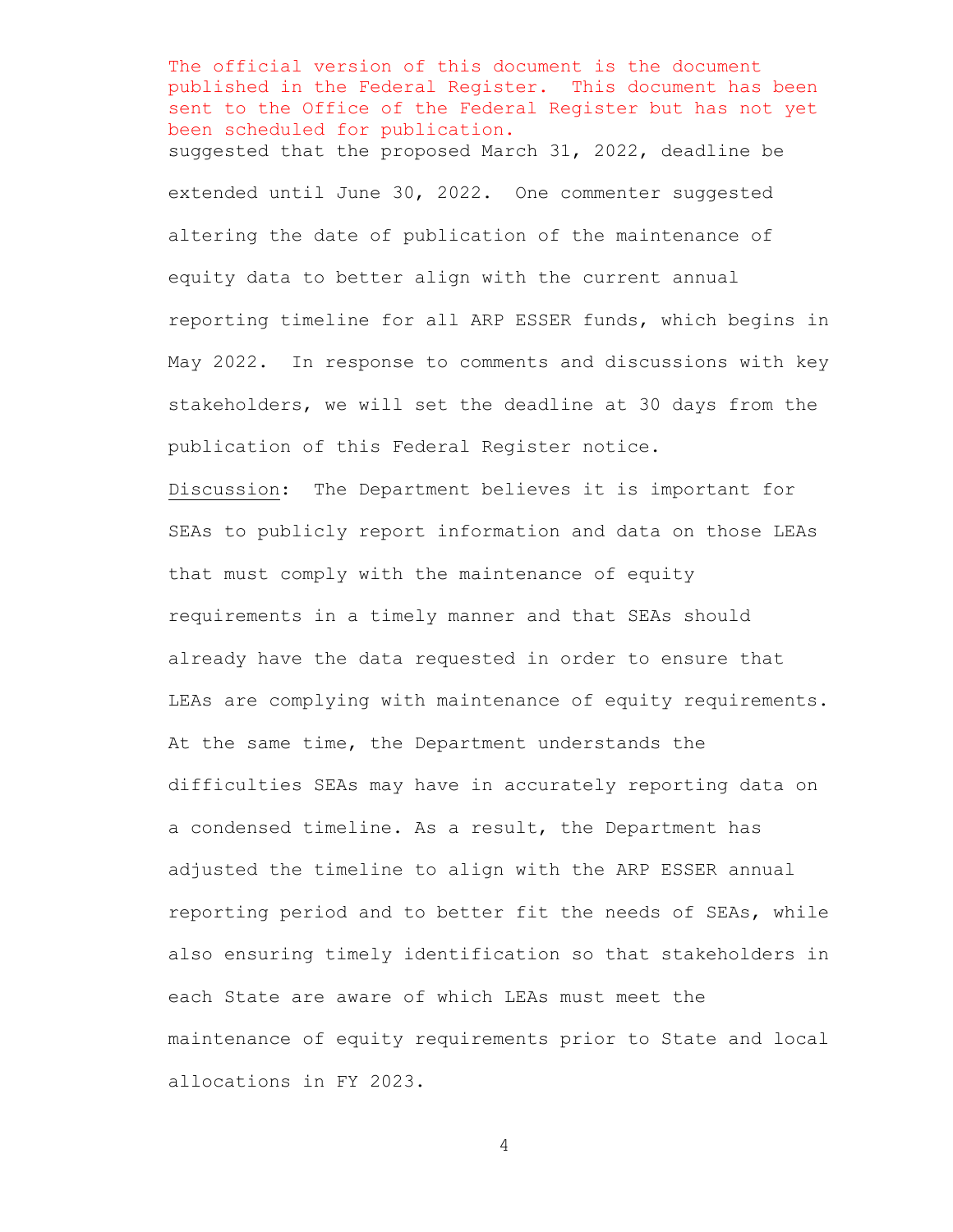The official version of this document is the document published in the Federal Register. This document has been sent to the Office of the Federal Register but has not yet been scheduled for publication. Changes: The Department changed the initial reporting deadline to [INSERT DATE 30 DAYS AFTER DATE OF PUBLICATION IN THE FEDERAL REGISTER].

Comment: Several commenters expressed concern that they might be unable to gather LEA-level maintenance of equity data and post the data on their SEA website for each LEA in the State that is not excepted from LEA-level maintenance of equity requirements in time for the proposed December 31, 2022, deadline. Commenters specifically noted that Department guidance on reporting per-pupil expenditure data on Title I, Part A report cards routinely allows SEAs and LEAs to update report cards with expenditure information as soon as it becomes available, which is usually after December of each year and may be as late as the following June.

Discussion: We appreciate the commenters' concerns and note that the LEA-level maintenance of equity data for each LEA in the State that is not excepted from LEA-level maintenance of equity requirements during fiscal year 2022, which is the 2021-2022 school year, is due December 31, 2022. The Department recognizes that this may not align with per-pupil expenditure data published for Title I, Part A report cards. However, this reporting requirement simply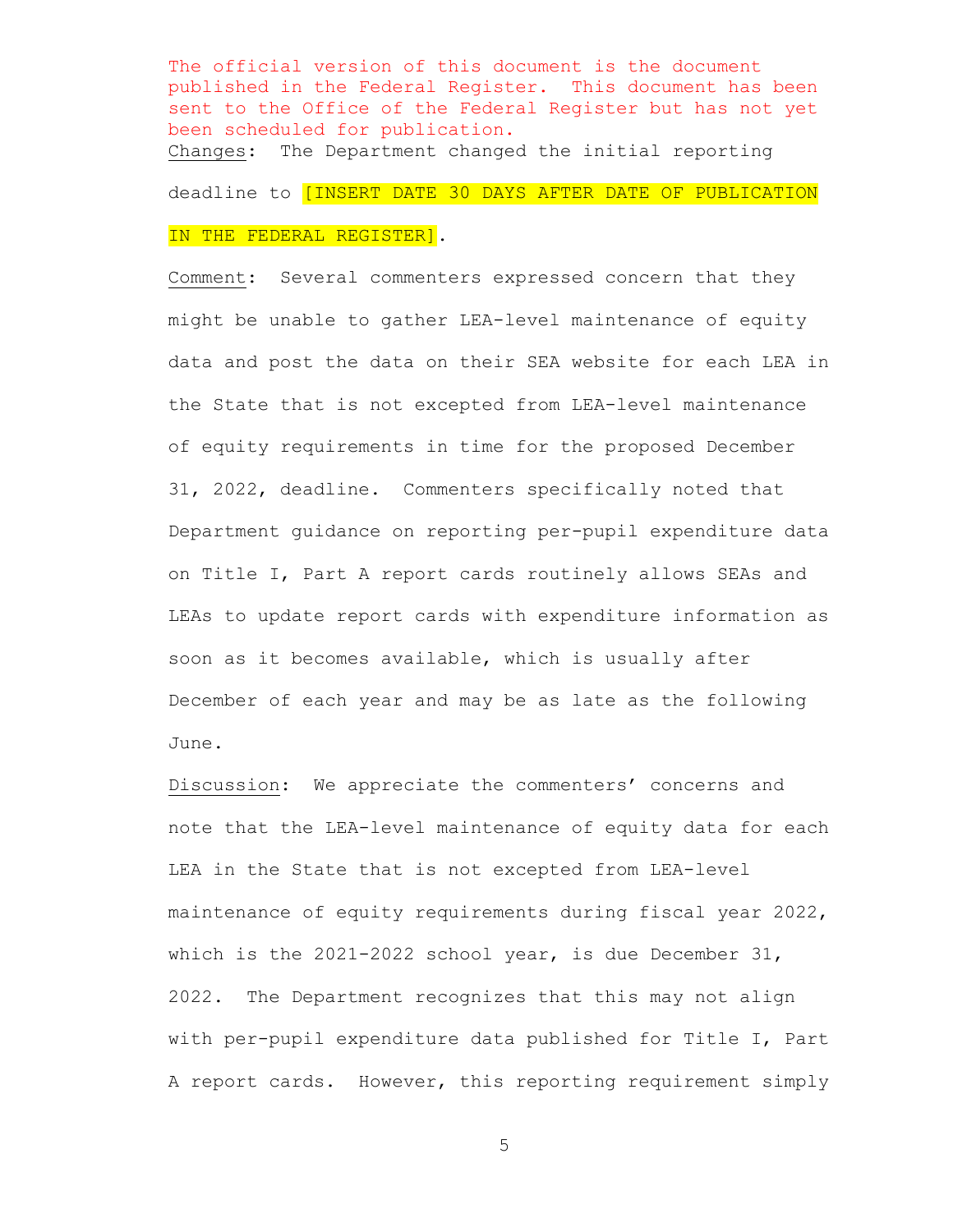The official version of this document is the document published in the Federal Register. This document has been sent to the Office of the Federal Register but has not yet been scheduled for publication. allows, but does not require, LEAs to use such expenditure data for the purpose of demonstrating compliance with the maintenance of equity requirements. An LEA may also rely on allocations or budget data to determine whether it maintained equity. Further, because each SEA collects and finalizes per-pupil expenditure data on a different timeline, the Department is allowing SEAs to request a reasonable extension of the December 31, 2022, reporting deadline depending on State-specific circumstances.

Changes: None.

Comment: Several commenters expressed concern about how staffing decisions within an LEA impact its ability to maintain equity. For example, a commenter noted that hiring new staff could create a decline in spending, as newer staff are typically less expensive than leaving or retiring staff, even though staff numbers remain the same. In this case, the LEA would maintain staffing equity under section 2004(c)(1)(B) of the ARP Act, but not maintain funding equity under section 2004(c)(1)(A) of the ARP Act because the new staff salaries cost less.

Commenters also discussed whether a shift to using contracted supports would look like a decline in the number of full-time equivalent (FTE) staff while actually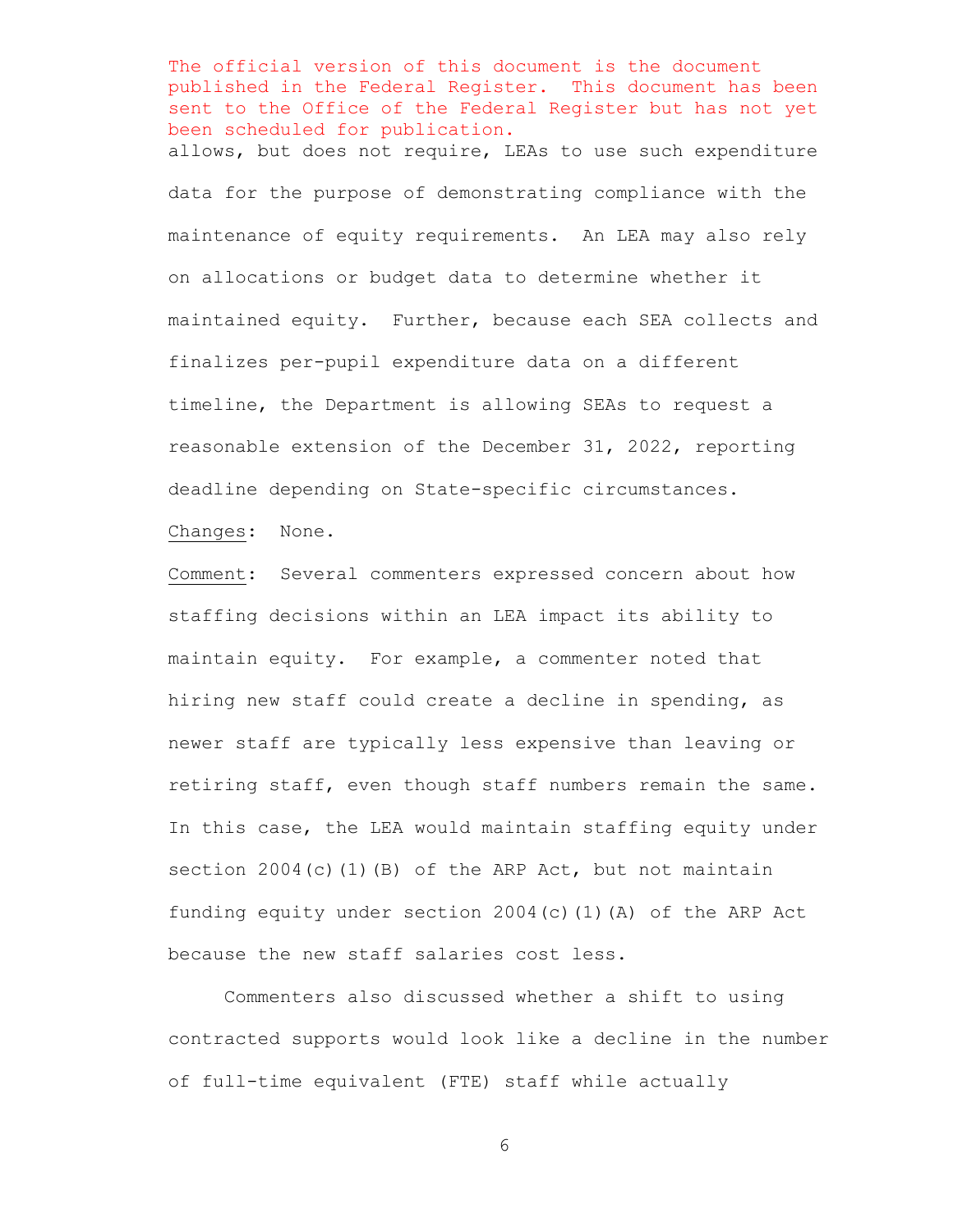The official version of this document is the document published in the Federal Register. This document has been sent to the Office of the Federal Register but has not yet been scheduled for publication. reflecting an increase in quality services.

Discussion: Under section 2004(c)(1) of the ARP Act, an LEA must maintain equity two ways: per-pupil funding and FTE staffing. The final requirements ensure transparency on how LEAs that are not excepted from local maintenance of equity are maintaining equity in both ways. When determining how to maintain staffing equity, an LEA must include all employees, including those hired by contract who perform school-level services. Therefore, any shift from direct employees to contracted services should not impact an LEA's ability to maintain staffing equity but may impact whether an LEA maintains fiscal equity.

Similarly, replacing experienced staff with less experienced staff will not affect an LEA's ability to maintain staffing equity. It may, however, affect the LEA's ability to maintain fiscal equity, depending on other fiscal considerations in the LEA for the applicable year. For example, consistent with the intent of the maintenance of equity requirements, in order to maintain fiscal equity where an experienced teacher receiving a higher salary is replaced with a less experienced teacher, the LEA may need to provide additional fiscal resources and supports to meet the needs of students in high-poverty schools.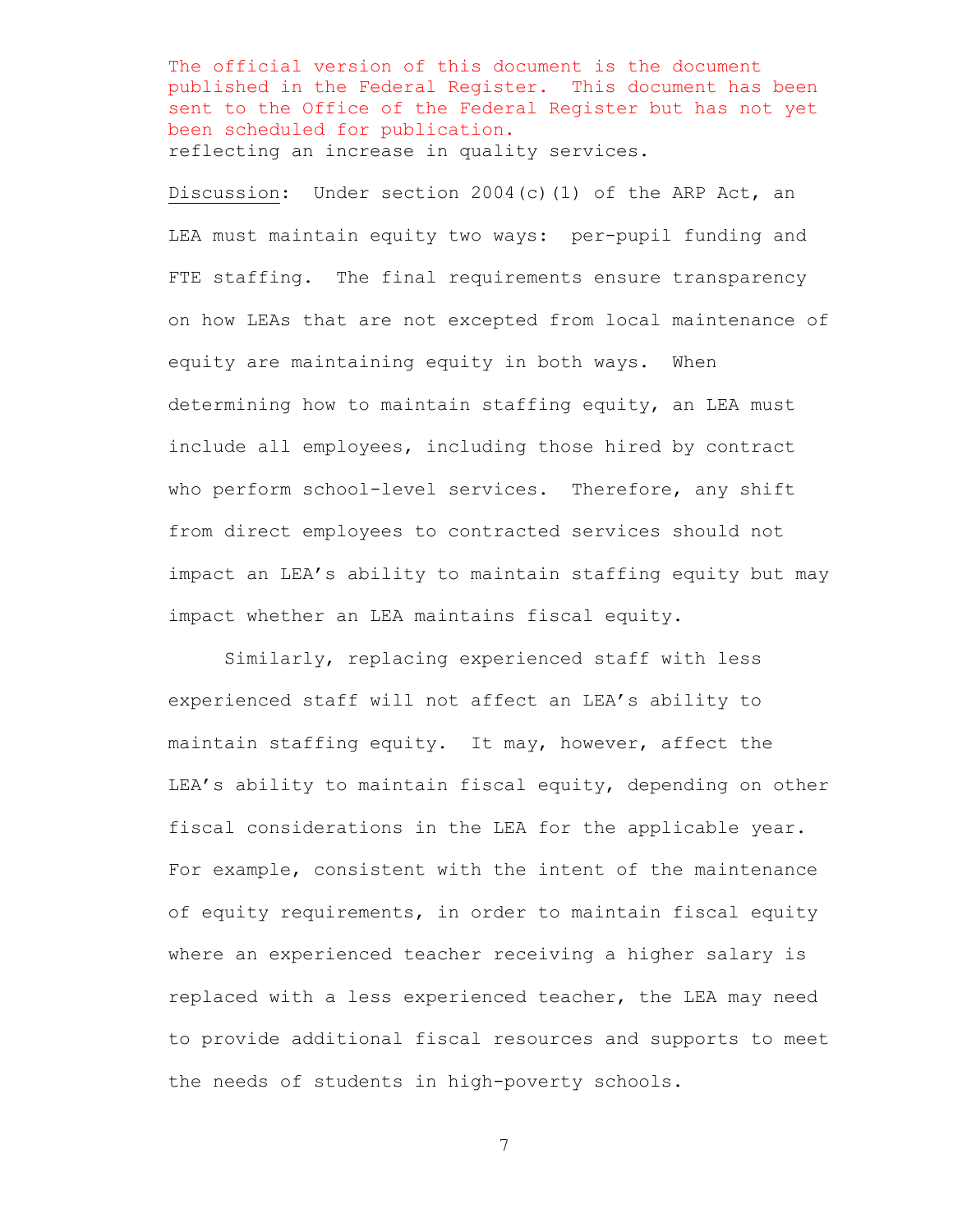The official version of this document is the document published in the Federal Register. This document has been sent to the Office of the Federal Register but has not yet been scheduled for publication. Changes: None.

Comment: Several commenters asserted that proposed paragraph (d) would allow LEAs to use per-pupil expenditures to demonstrate how an LEA is maintaining staffing equity under section 2004(c)(1)(B). Commenters noted that the required FTE analysis is distinct from reporting on student-level spending. These commenters contended that offering States this flexibility would be at the cost of representative data and requested further detailed guidance should we choose to retain this flexibility.

Discussion: The benefit of publicly posting local maintenance of equity data is to facilitate public accountability so that parents and families will be able to access publicly available information on how each LEA in the State is maintaining both fiscal and staffing equity. The Department agrees with the commenters that the flexibility in proposed paragraph (d) aligns only with the maintenance of equity per-pupil funding analysis in section  $2004(c)$  (1)(A) of the ARP Act. As a result, the final requirements clarify that this flexibility applies only to demonstrating compliance for per-pupil funding, and not maintaining staffing equity under section 2004(c)(1)(B) of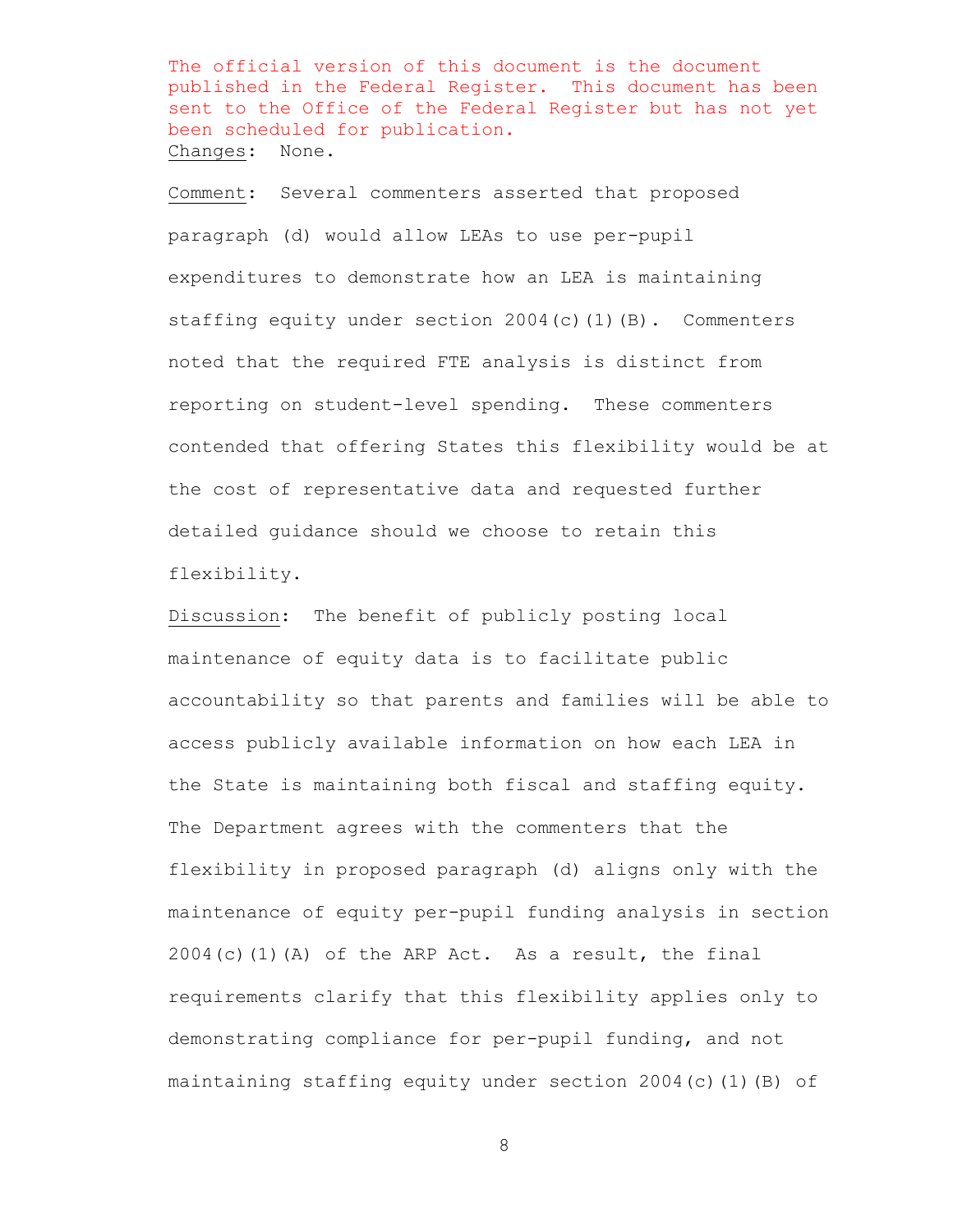The official version of this document is the document published in the Federal Register. This document has been sent to the Office of the Federal Register but has not yet been scheduled for publication. the ARP Act.

Changes: The Department clarified that paragraph (d) of the final requirements applies to reporting data in paragraphs (c)(1) and (2) but not (c)(3) and (4) of the final requirements.

Comment: One commenter noted the complexity of the maintenance of equity requirements and suggested revisions to the regulatory scheme to allow for compliance to be met through either meeting the per-pupil spending requirement in section 2004(c)(1)(A) of the ARP Act or the full-timeequivalent staff requirement in section 2004(c)(1)(B) of the ARP Act.

Discussion: Each LEA must demonstrate that it has maintained equity for each high-poverty school in two ways as a condition of receiving ARP ESSER funds. Under section 2004(c) of the ARP Act, for each school identified by the LEA as a high-poverty school, the LEA may not, in FY 2022 or FY 2023, (1) reduce per-pupil funding (from combined State and local funding) by an amount that exceeds the total reduction, if any, in LEA per-pupil funding for all schools served by the LEA in such fiscal year; or (2) reduce the number of FTE staff per-pupil by an amount that exceeds the total reduction, if any, in FTE staff per-pupil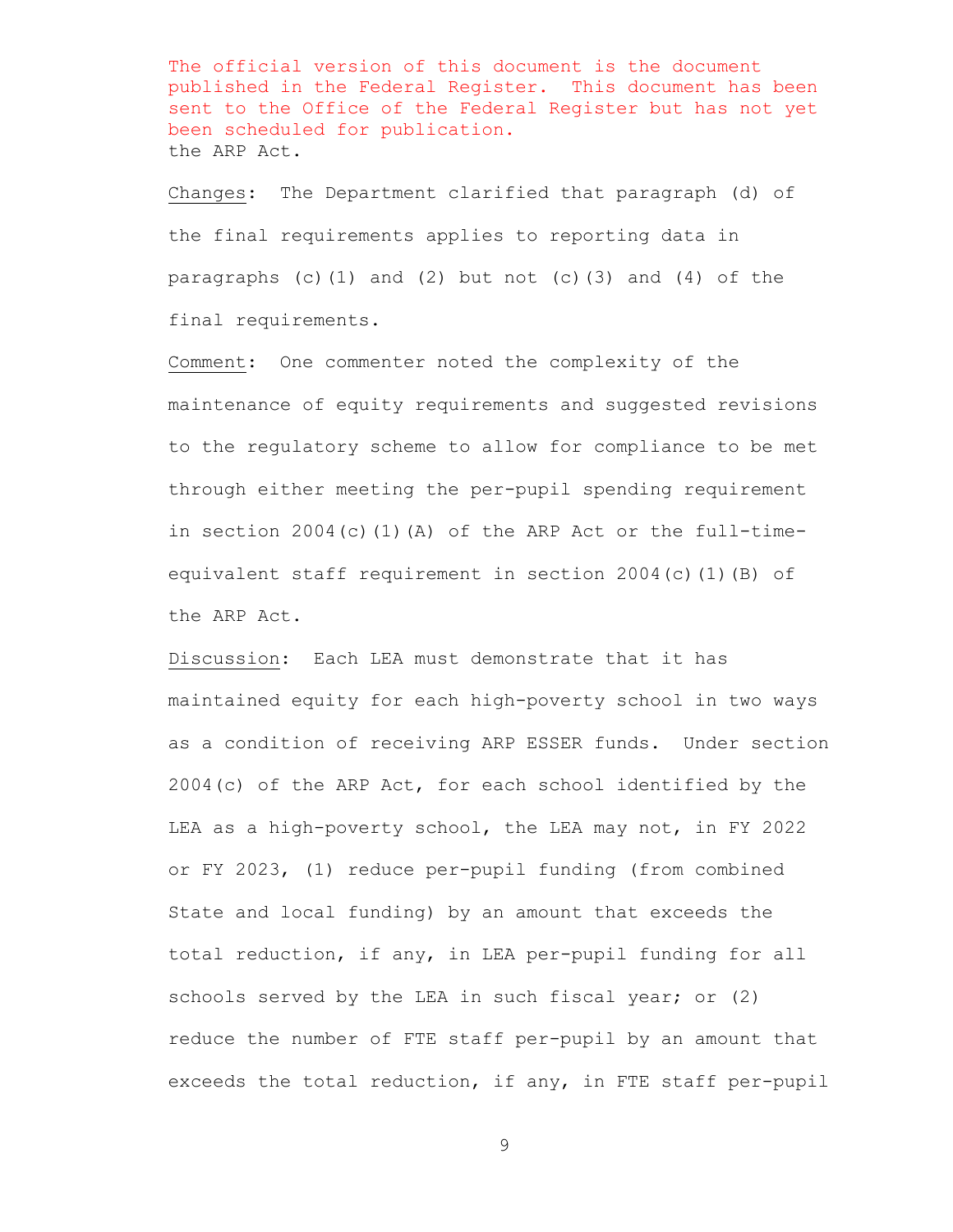The official version of this document is the document published in the Federal Register. This document has been sent to the Office of the Federal Register but has not yet been scheduled for publication. in all schools served by the LEA in such fiscal year. The statute does not allow an LEA to comply with only one of the two requirements.

Changes: None.

Comment: Several commenters requested further guidance on the options available to SEAs in designing and implementing their own oversight processes to ensure LEAs comply with the maintenance of equity requirements. The commenters requested examples of allowable processes and parameters on how an LEA might remedy any violation of the maintenance of equity requirements.

Discussion: The final reporting requirements are established as a tool for States to identify and work with those LEAs that should be targeted for technical assistance to ensure their high-poverty schools are protected from any reduction of per-pupil funding by an amount that exceeds the overall per-pupil reduction in the LEA. The ARP Act excepts an LEA from the local maintenance of equity requirements if the LEA:

- has a total enrollment of less than 1,000 students,
- operates a single school,
- serves all students within each grade span with a single school, or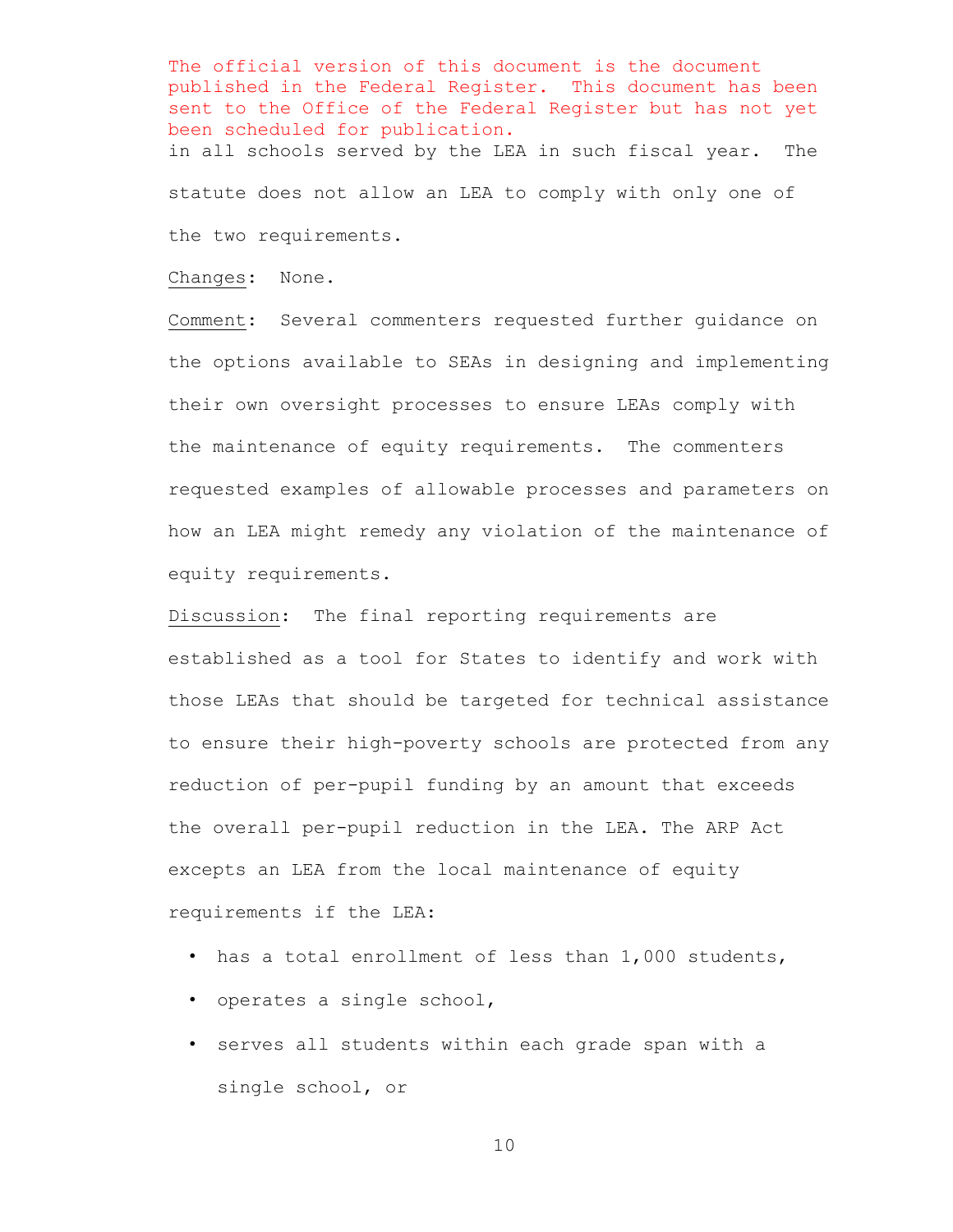The official version of this document is the document published in the Federal Register. This document has been sent to the Office of the Federal Register but has not yet been scheduled for publication.

• demonstrates an exceptional or uncontrollable

circumstance, such as unpredictable changes in student enrollment or a precipitous decline in the financial resources of the LEA, as determined by the Secretary of

the U.S. Department of Education.

The Secretary has determined that an LEA that did not have an aggregate reduction in combined State and local perpupil funding in FY 2022 compared to FY 2021, or in FY 2023 compared to FY 2022, has demonstrated an exceptional or uncontrollable circumstances to warrant an exception from maintaining equity for that fiscal year.

By narrowing the number of LEAs in the State that must comply with the local maintenance of equity requirements, each SEA can then review funding and FTE staffing data within the remaining LEAs and provide technical assistance on how an LEA can ensure compliance for FY 2022 and FY 2023. If an LEA does not maintain equity and cannot make adjustments in that year, then the LEA may remedy this violation by making adjustments to funding and FTE staffing in the next year to ensure that high-poverty schools in the LEA are treated equitably. The Department will continue to provide technical assistance to States on how to maintain equity.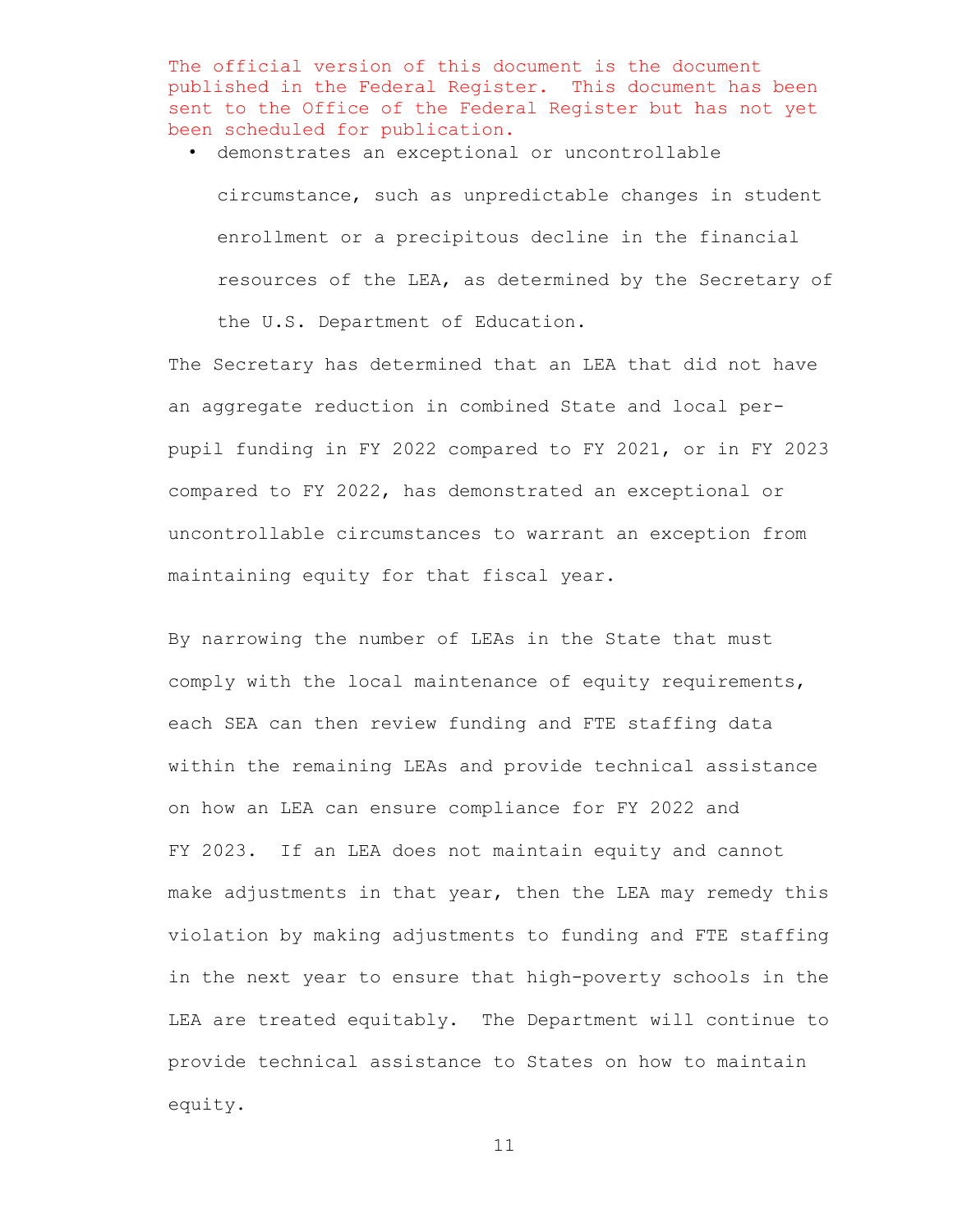The official version of this document is the document published in the Federal Register. This document has been sent to the Office of the Federal Register but has not yet been scheduled for publication. Changes: None.

Comment: One commenter recommended that the Department create an optional reporting template for SEAs to use to report the required information in paragraph (a) on excepted LEAs.

Discussion: Each State must publish the names of LEAs that are excepted under each exception category detailed in paragraph (a). Each State must determine the most appropriate way to publish and list this information so that parents, families, and the general public in the State will be able to access and understand the information. To support States with this requirement, the Department will make available on its website an example of how a State may publicly post this information, for optional State use.

Change: None.

Comment: Several commenters expressed their support for proposed paragraph (b) to publish a general description of how the SEA is ensuring that its high-poverty schools are protected from any reduction of per-pupil funding by an amount that exceeds the overall per-pupil reduction in the LEA, if any, such that the LEA can make any necessary adjustments in a timely manner. The commenters suggested that such description be filed as a supplement to the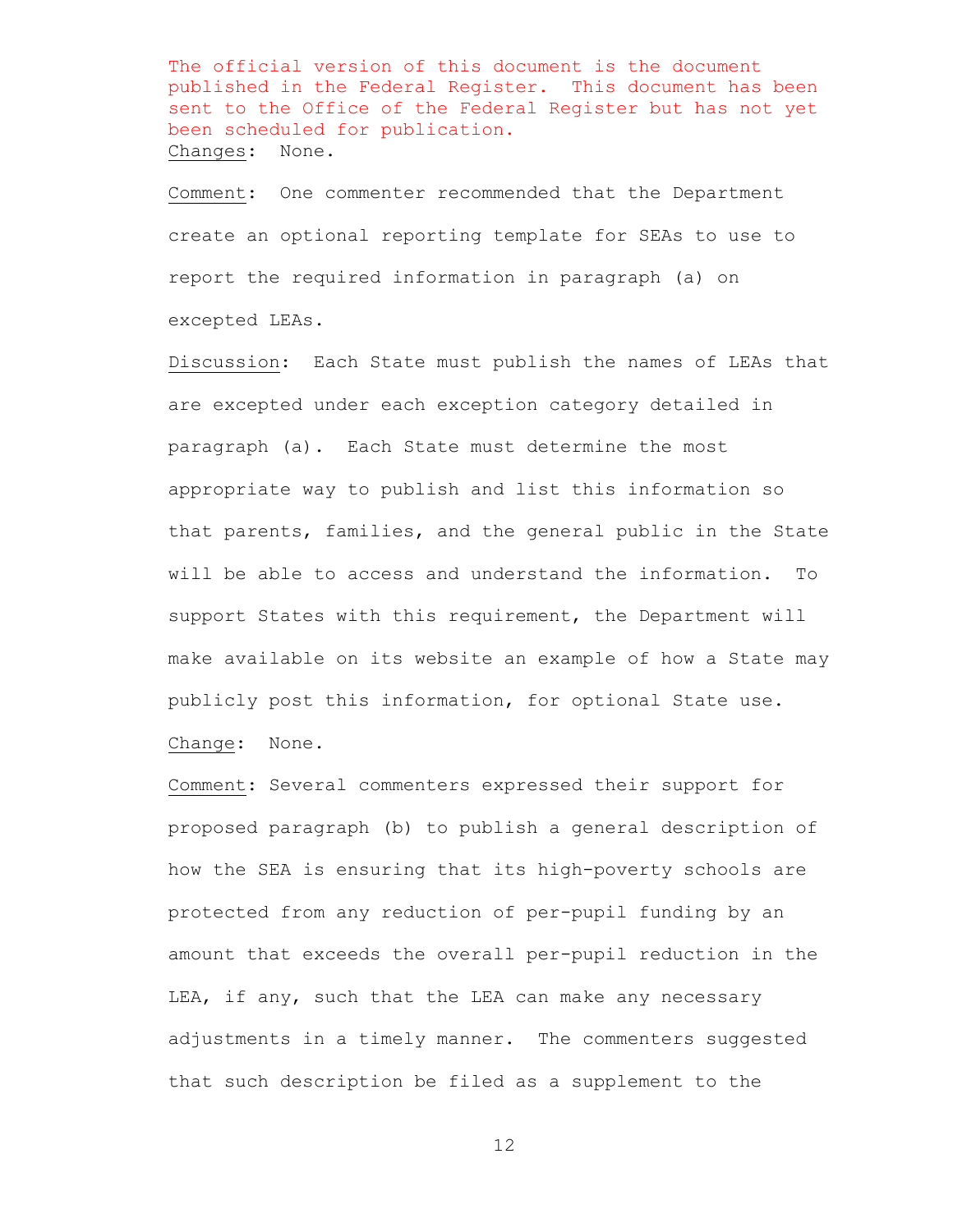The official version of this document is the document published in the Federal Register. This document has been sent to the Office of the Federal Register but has not yet been scheduled for publication. approved ARP ESSER State Plan. However, some commenters requested that the Department reduce the burden of this requirement on SEAs when establishing the final requirements.

Discussion: The benefit of publicly posting the local maintenance of equity data is to facilitate public accountability so that parents, families, and other education stakeholders will be able to access publicly available information on how LEAs are maintaining fiscal and staffing equity. By requiring SEAs to publish information and data on how LEAs are maintaining equity, the Department is providing the public access to this information. The Department has determined that the general description in proposed paragraph (b) is necessary to provide transparency on efforts the SEA is making to ensure that those LEAs that did not maintain equity take remedial efforts. As such, the Department has clarified this description in the final requirements. Further, although we appreciate the commenters' suggestion, we decline to require that States submit this information as an amendment to their ARP ESSER State Plan. Changes: The Department clarified the description in paragraph (b).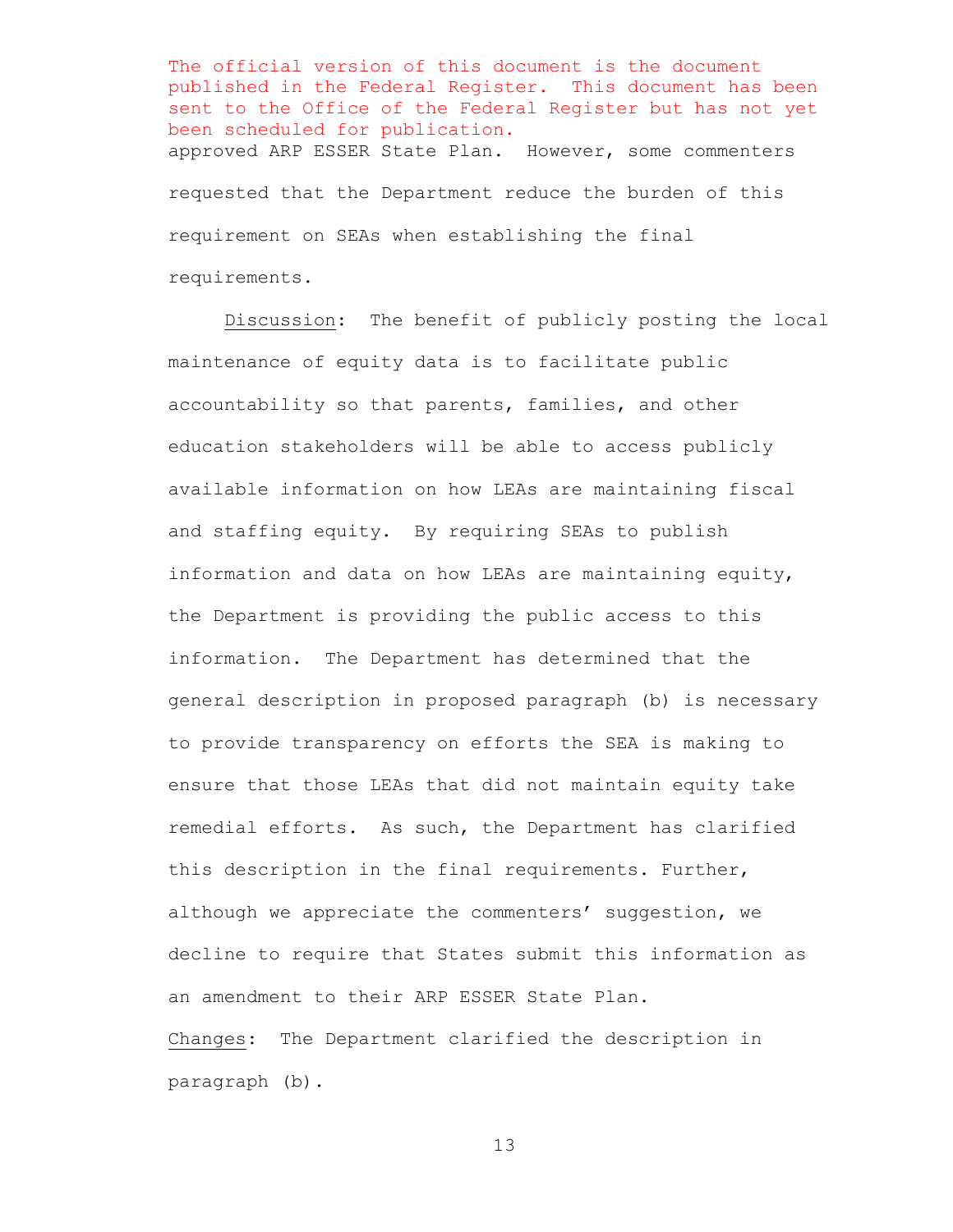The official version of this document is the document published in the Federal Register. This document has been sent to the Office of the Federal Register but has not yet been scheduled for publication. Comment:In the preamble to the proposed requirement, the Department solicited feedback on whether an SEA should be able to publish general information on how LEAs in the State are complying with maintenance of equity rather than the specific proposed requirement. One commenter specifically recommended against allowing SEAs to alternatively publish general data for maintaining equity and cautioned that it would not allow for a meaningful evaluation of whether the maintenance of equity requirements were met by LEAs in the State. This commenter instead recommended an extended timeline to allow SEAs to gather the specific information and data in the proposed requirement.

Discussion: The Department appreciates the feedback that allowing an SEA to publish general information rather than the specific data and information proposed by the Department may result in less meaningful information to parents, families, and stakeholders. As a result, the Department declines to include this alternative approach in the final requirements and instead will require specific information and data from all States.

# Change: None.

Comment: One commenter asserted that current per-pupil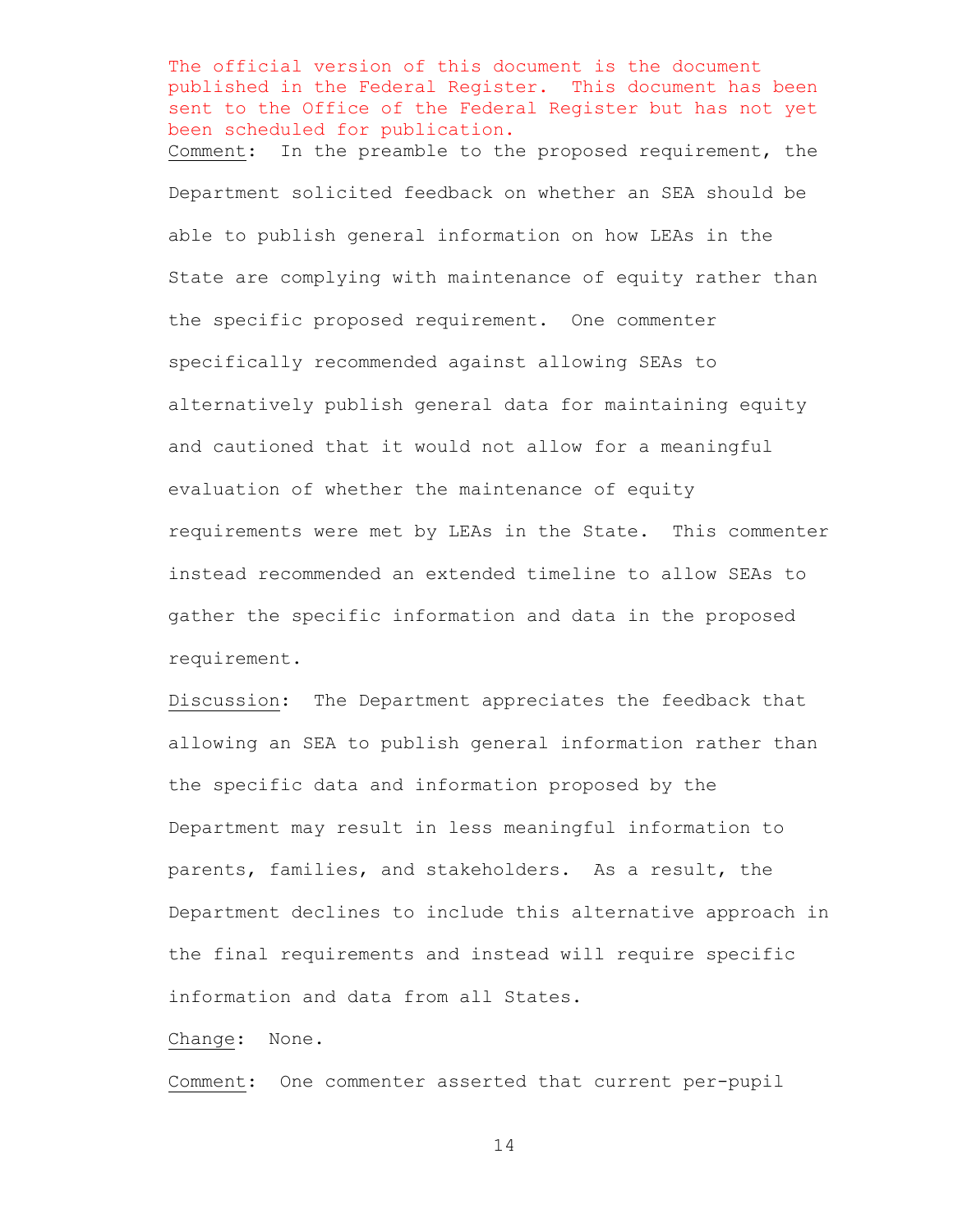The official version of this document is the document published in the Federal Register. This document has been sent to the Office of the Federal Register but has not yet been scheduled for publication. expenditure data are often inconsistent and not always useful to parents and advocates and requested a standardized expenditure reporting framework among LEAs. The commenter noted that available data do not always make sense alongside other data sources. Another commenter similarly requested further guidance on this potential use of data and noted that it is hard to provide oversight on per-pupil expenditure data before the end of the school year, when they can no longer be adjusted.

Discussion: The Department appreciates the concerns of the commenters and notes that the increased flexibility in the use of per-pupil expenditure data is a response to prior public feedback requesting that the Department provide this flexibility to demonstrate compliance with maintenance of equity because many LEAs do not budget or allocate spending at the school level. Given that the maintenance of equity requirements apply to two fiscal years and are not an annual reporting requirement, the Department is hesitant to require all SEAs and LEAs to change reporting structures and systems for this ARP Act requirement. As a result, the Department determined that the need for flexibility and transparency within each LEA and SEA outweighs the need for consistent data across all LEAs in the country.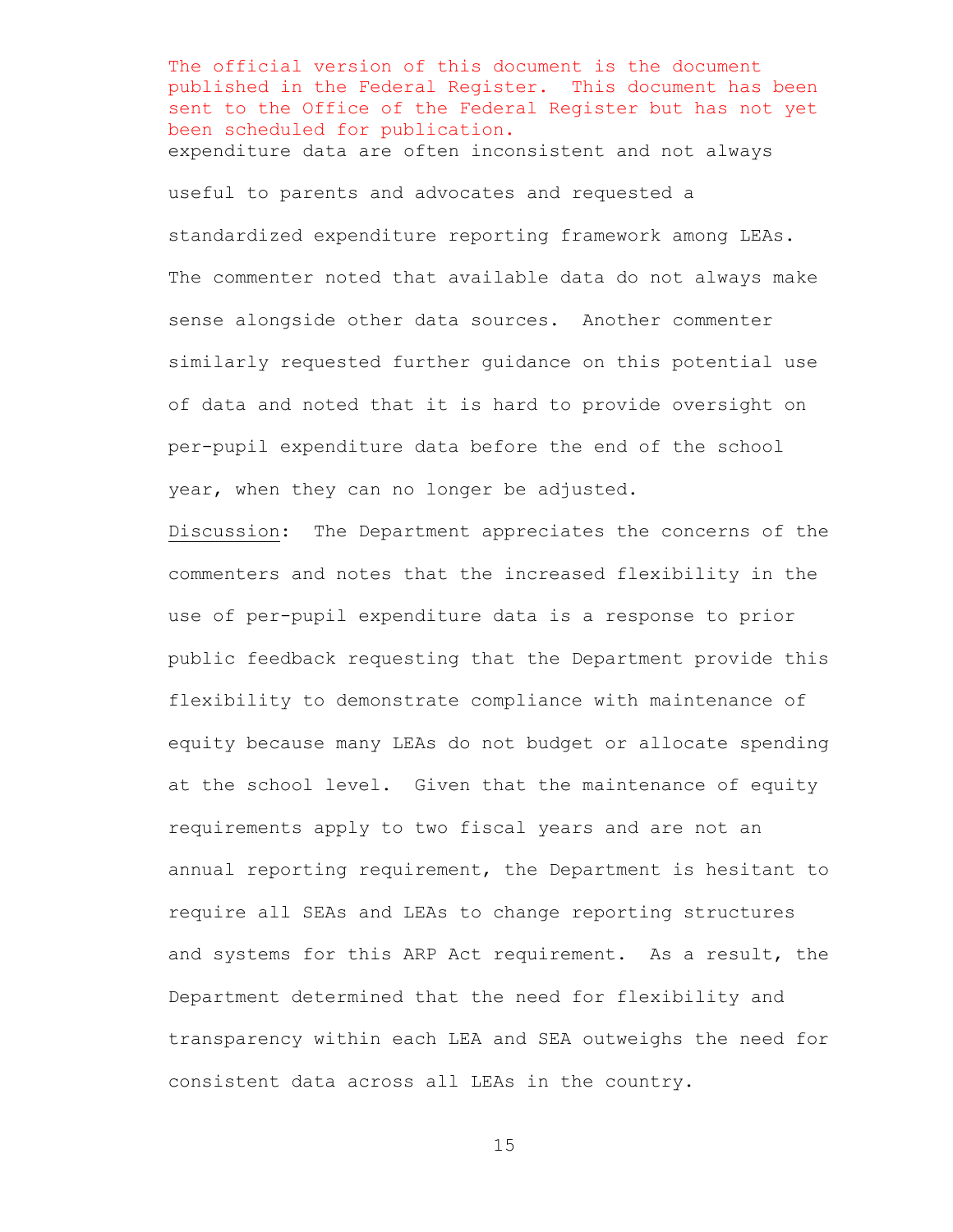The official version of this document is the document published in the Federal Register. This document has been sent to the Office of the Federal Register but has not yet been scheduled for publication.

In response to the challenge that one commenter

identified regarding the flexibility to use per-pupil expenditure data while also ensuring that adjustments may be made to comply with the requirement, the Department acknowledges that LEAs using such per-pupil expenditure flexibility will not know whether they maintained equity until after the school year ends and, thus, will not be able to remedy a maintenance of equity violation for that school year. In deciding whether to use per-pupil expenditure data, an LEA may review prior-year per-pupil expenditure data to inform its approach to monitoring and assess the likelihood of a maintenance of equity violation. Also, as noted in response to a prior comment, if an LEA does not maintain equity and cannot make adjustments in that year, the LEA may make adjustments to funding and FTE staffing in the next year to ensure that high-poverty schools in the LEA are treated equitably.

Changes: None.

Comment: Multiple commenters requested confirmation that an SEA only needs to list excepted LEAs, and not provide detail on why they are excepted.

Discussion: Paragraph (a)(1) specifically notes that an SEA must identify each LEA in the State that is excepted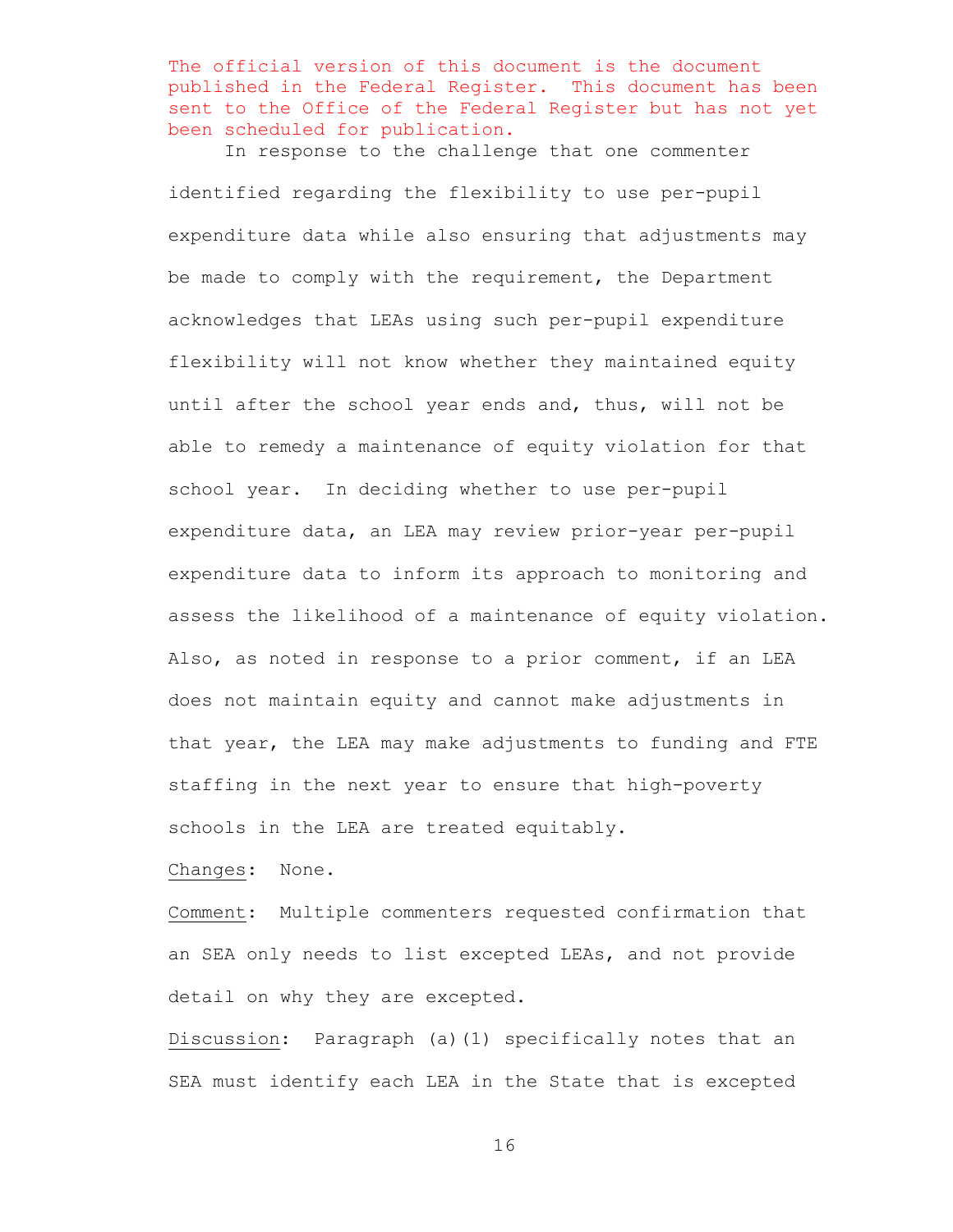The official version of this document is the document published in the Federal Register. This document has been sent to the Office of the Federal Register but has not yet been scheduled for publication. from LEA-level maintenance of equity requirements under section 2004(c)(2) of the ARP Act for each of the exception reasons. As a result, the Department expects an SEA to identify each LEA that fits within each of the five categories of exceptions listed in paragraph (a). An SEA may not just list all LEAs in the State that are excepted without noting a reason why they are excepted. If more than one exception applies to an LEA (e.g., the LEA operates a single school (paragraph (a)(1)(i)) and its enrollment is under 1,000 (paragraph (a)(1)(ii))), an SEA should have a consistent process for categorizing excepted LEAs into at least one of the exceptions listed in paragraph (a) $(1)(i)-(v)$ .

Changes: The Department clarified paragraph (a)(1) to indicate that an SEA must identify a reason each LEA is excepted from the maintenance of equity requirements. Comment: Multiple commenters asked whether LEAs may continue to apply to the Department for an exception to the local maintenance of equity requirements under section 2004(c)(2)(D) of the ARP Act after the SEA's reporting deadline.

Discussion: In order for each SEA to accurately report on which LEAs are excepted from the maintenance of equity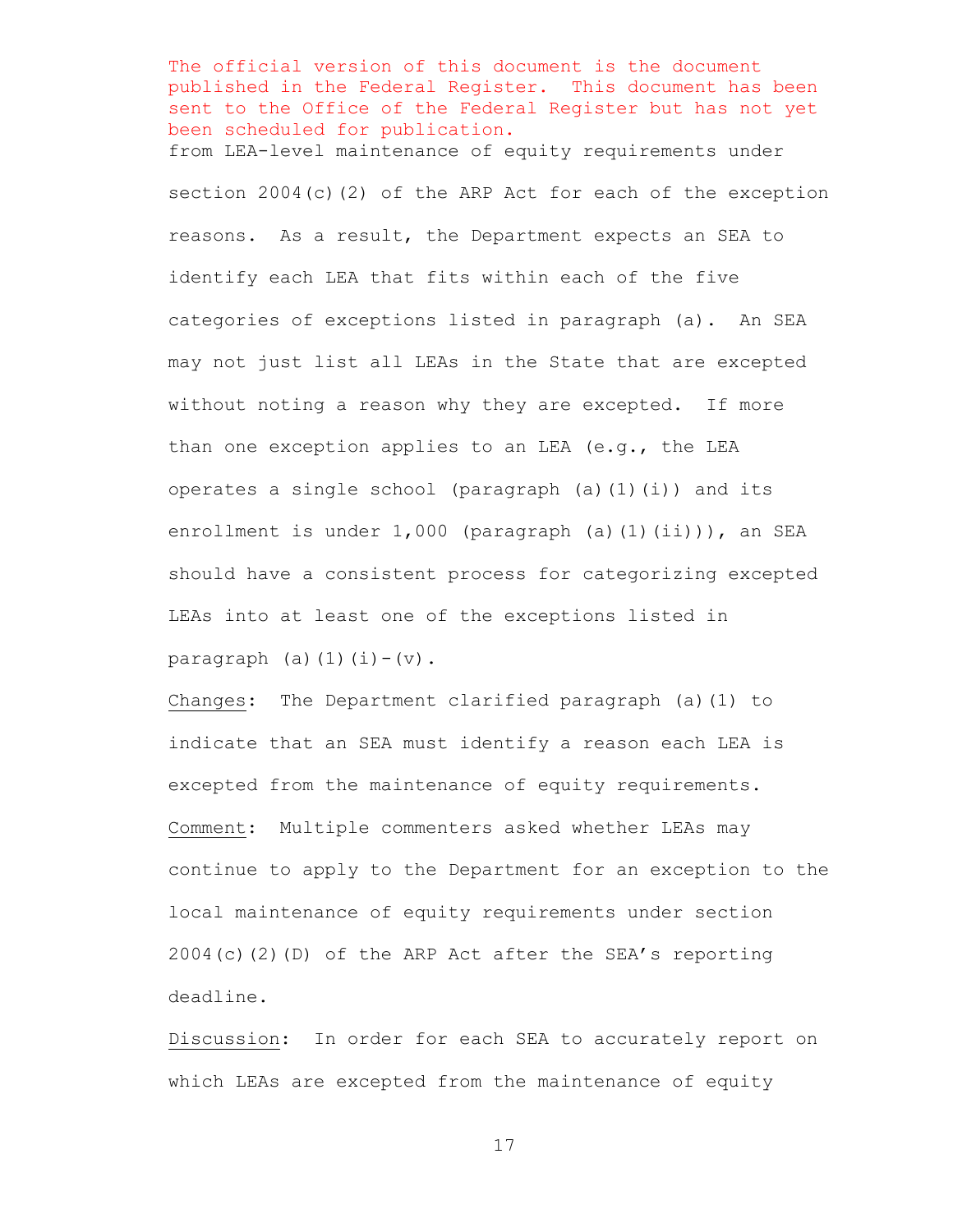The official version of this document is the document published in the Federal Register. This document has been sent to the Office of the Federal Register but has not yet been scheduled for publication. requirements for FY 2022, all LEAs that are able to demonstrate an exceptional or uncontrollable circumstance under section  $2004(d)(2)(D)$  of the ARP Act in FY 2022 should do so prior to the updated [INSERT DATE 30 DAYS

AFTER DATE OF PUBLICATION IN THE FEDERAL REGISTER],

reporting deadline. LEAs that did not have an aggregate reduction in combined State and local per-pupil funding in FY 2022 compared to FY 2021, or in FY 2023 compared to FY 2022, should submit Appendix B to the SEA. If an LEA did have an aggregate reduction in funding, but otherwise is able to demonstrate an exception or uncontrollable circumstance, then an LEA should submit an exception for FY 2022 to the Department by *[INSERT DATE 30 DAYS AFTER DATE* OF PUBLICATION IN THE FEDERAL REGISTER] and notify the SEA of the request. For FY 2023, LEAs should submit exception requests by the November 1, 2022, reporting deadline. The Department makes SEAs aware of final determinations in cases when an LEA applies directly to the Department for an exception. (Note: The requests for exceptions referenced in this response are for LEAs that cannot sign Appendix B at [https://oese.ed.gov/files/2021/12/Maintenance-of-Equity](https://oese.ed.gov/files/2021/12/Maintenance-of-Equity-updated-FAQs_12.29.21_Final.pdf)updated-FAQs 12.29.21 Final.pdf. LEAs that can sign Appendix B do so and notify their SEA.)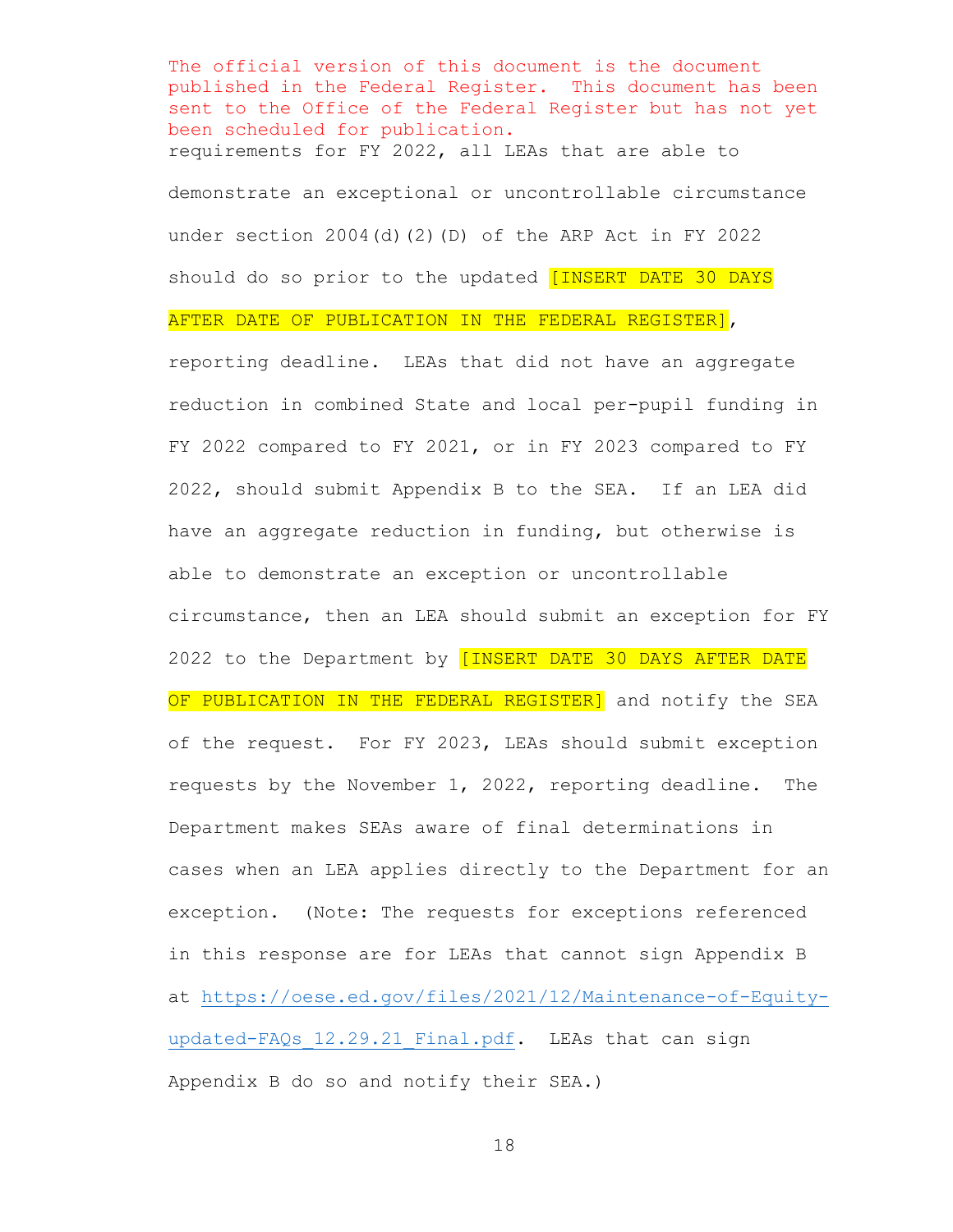The official version of this document is the document published in the Federal Register. This document has been sent to the Office of the Federal Register but has not yet been scheduled for publication. Changes: None.

Comment: One commenter objected to the \$60,000 cost assumption in the cost-benefit analysis as unrealistic. Discussion: We appreciate the commenter's concerns and recognize the amount of work required to meet these requirements as a whole. We further reviewed our costbenefit analysis of the final requirement and provided additional information regarding the accuracy of the cost assumption in the Regulatory Impact Analysis section. The cost-benefit analysis is not intended to address the cost of compliance with the entire maintenance of equity requirements; rather, the analysis is intended to reflect the cost of the SEA publishing data that already exist. We believe that the burden outlined in the rule could be offset with ESSER administrative cost funds under section 2001(f)(4) the ARP Act.

Changes: None.

#### FINAL REQUIREMENTS:

The Department establishes the following requirements for this program. We may apply these requirements in any year in which this program is in effect.

(a) By [INSERT DATE 30 DAYS AFTER DATE OF PUBLICATION IN THE FEDERAL REGISTER], for FY 2022, which is the 2021-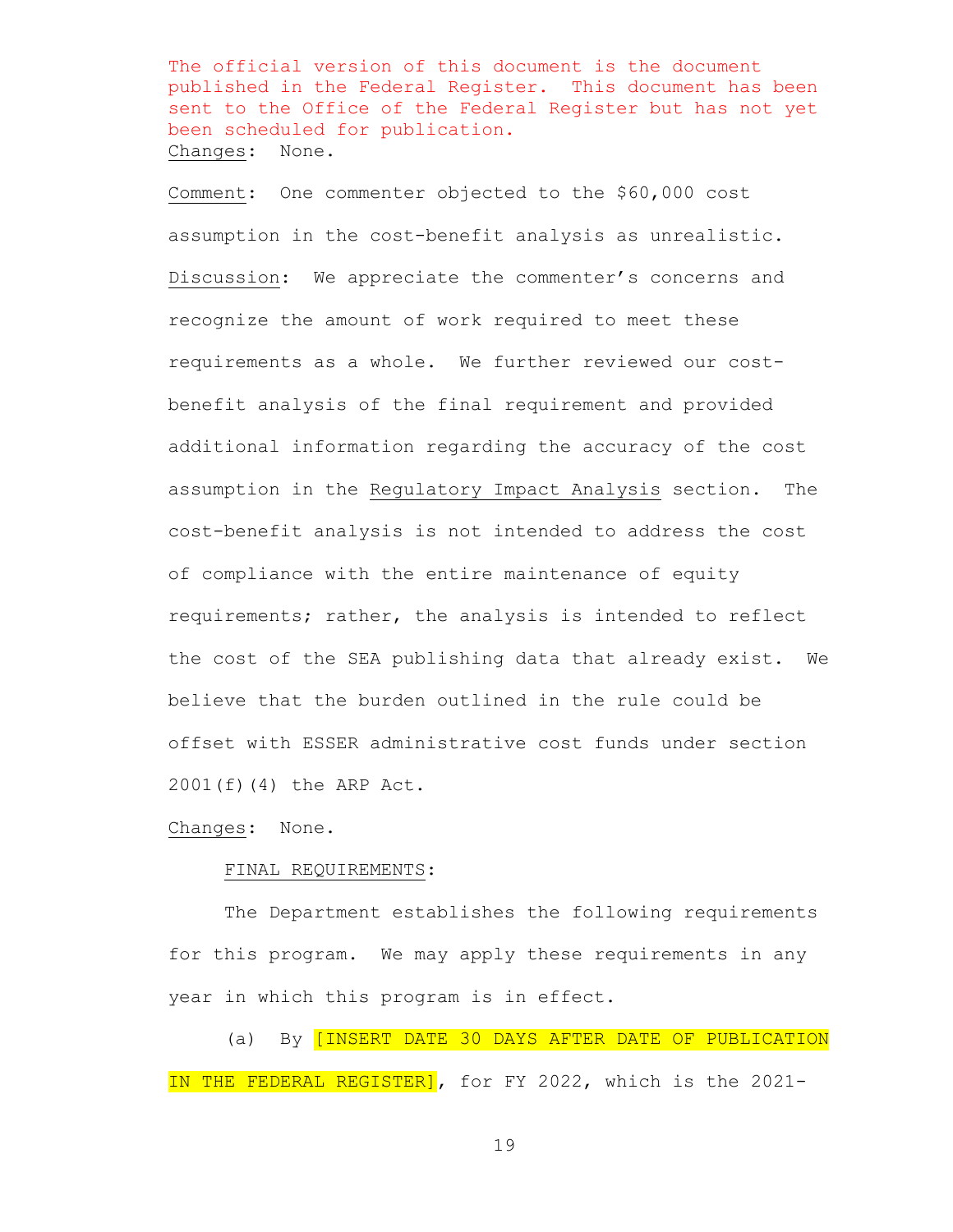The official version of this document is the document published in the Federal Register. This document has been sent to the Office of the Federal Register but has not yet been scheduled for publication. 2022 school year, and by November 1, 2022, for FY 2023, which is the 2022-2023 school year, a State educational agency (SEA) must publish the following local educational agency (LEA)-level maintenance of equity data on its website:

(1) The identity of each LEA in the State that is excepted from LEA-level maintenance of equity requirements under section 2004(c)(2) of the ARP Act and indicate the reason for exception as follows:

(i) The LEA has a total enrollment of less than 1,000 students.

(ii) The LEA operates a single school.

(iii) The LEA serves all students within each grade span with a single school.

(iv) The LEA has been granted an exception by the Department due to an exceptional or uncontrollable circumstance under section 2004(c)(2)(D) of the ARP Act.

(v) The LEA has certified to the SEA that it did not have an aggregate reduction in combined State and local per-pupil funding, thereby justifying an exceptional or uncontrollable circumstance under section 2004(c)(2)(D) of the ARP Act, in the fiscal year for which the exception applies.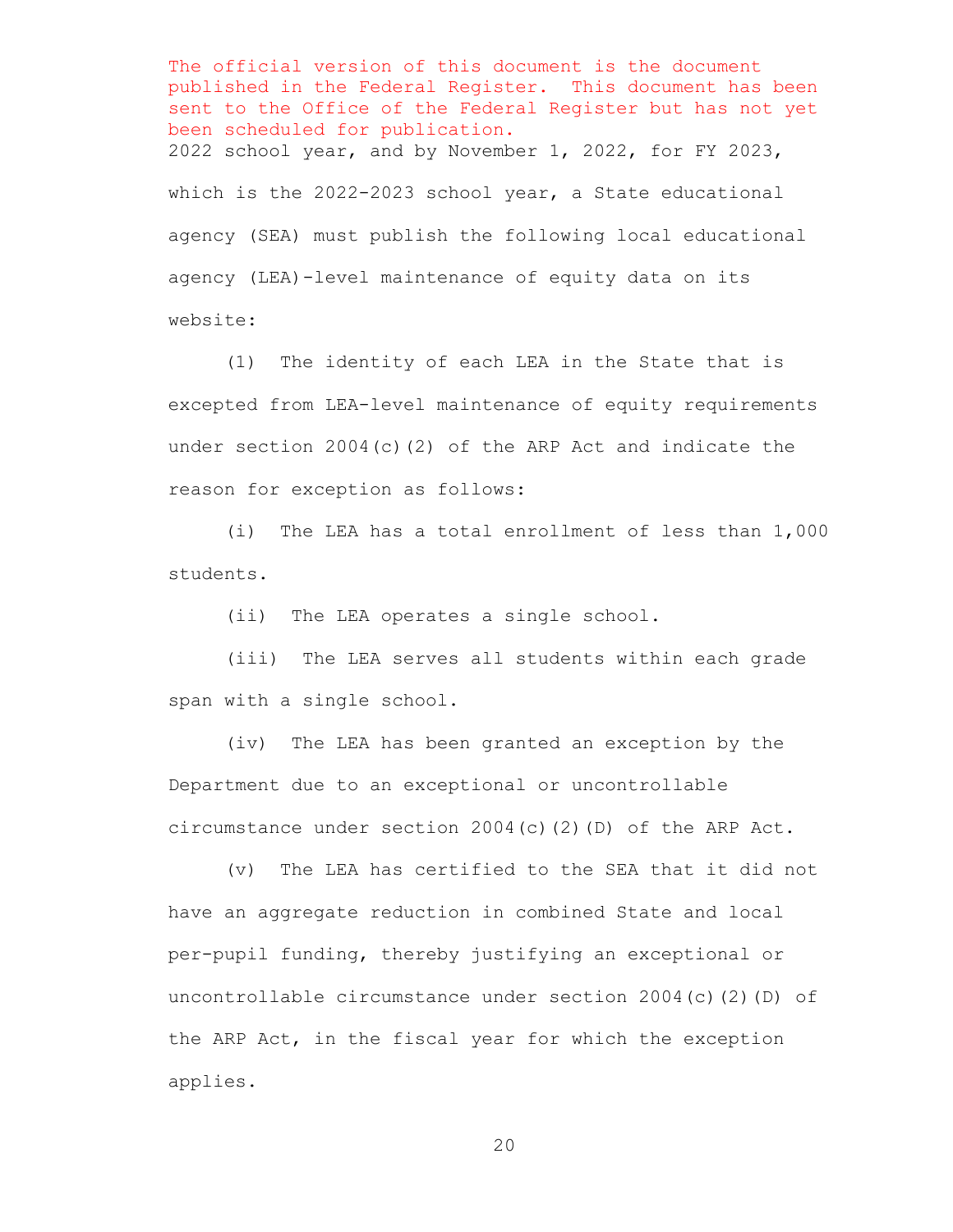The official version of this document is the document published in the Federal Register. This document has been sent to the Office of the Federal Register but has not yet been scheduled for publication.

(2) For each LEA that is not excepted from the LEAlevel maintenance of equity requirements under paragraph (a)(1), the identity of each "high poverty" school, as defined in section 2004(d)(4) of the ARP Act, in that LEA.

(b) By [INSERT DATE 30 DAYS AFTER DATE OF PUBLICATION IN THE FEDERAL REGISTER] for FY 2022, which is the 2021-2022 school year and by November 1, 2022 for FY 2023, which is the 2022-2023 school year, each SEA must publish on its website a description of how the SEA will ensure that each LEA that is not excepted from LEA-level maintenance of equity requirements is ensuring that its high-poverty schools are protected from any reduction of per-pupil funding by an amount that exceeds the overall per-pupil reduction in the LEA, if any, such that the LEA can make any necessary adjustments in a timely manner including information on when the SEA will determine LEAs are not compliant and the date that the SEA will require non-compliant LEAs to describe what adjustments the LEA will make to be in compliance prior to the start of the next school year.

(c) By December 31 following each applicable school year (e.g., December 31, 2022, for FY 2022, which is the 2021-2022 school year) or such other date as the Department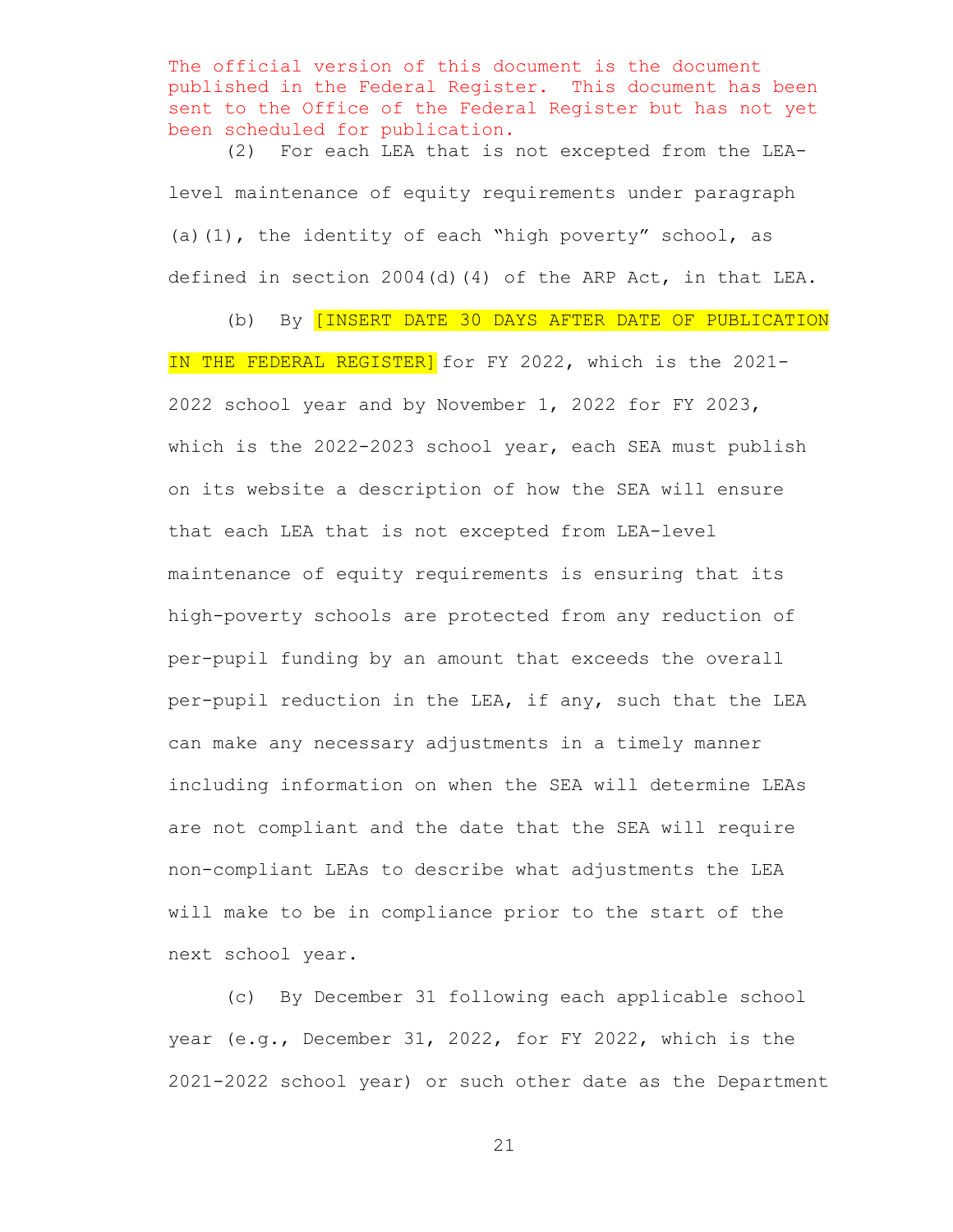The official version of this document is the document published in the Federal Register. This document has been sent to the Office of the Federal Register but has not yet been scheduled for publication. may approve upon request from an SEA due to the SEA's specific circumstances, an SEA must publish the following LEA-level maintenance of equity data on its website for each LEA in the State that is not excepted from LEA-level maintenance of equity requirements under paragraph  $(a)(1)$ :

(1) The per-pupil amount of funding for each highpoverty school in the LEA in FYs 2021, 2022, and 2023, as applicable for the year for which the data are published.

(2) The per-pupil amount of funding in the aggregate for all schools in the LEA, on a districtwide basis or by grade span, in FYs 2021, 2022, and 2023, as applicable for the year for which the data are published.

(3) The per-pupil number of full-time-equivalent (FTE) staff (which may be indicated as the number of students per FTE staff) for each high-poverty school in the LEA in FYs 2021, 2022, and 2023, as applicable for the year for which the data are published.

(4) The per-pupil number of FTE staff (which may be indicated as the number of students per FTE staff) in the aggregate for all schools in the LEA, on a districtwide basis or by grade span, in FYs 2021, 2022, and 2023, as applicable for the year for which the data are published.

(5) Whether the LEA did not maintain equity for any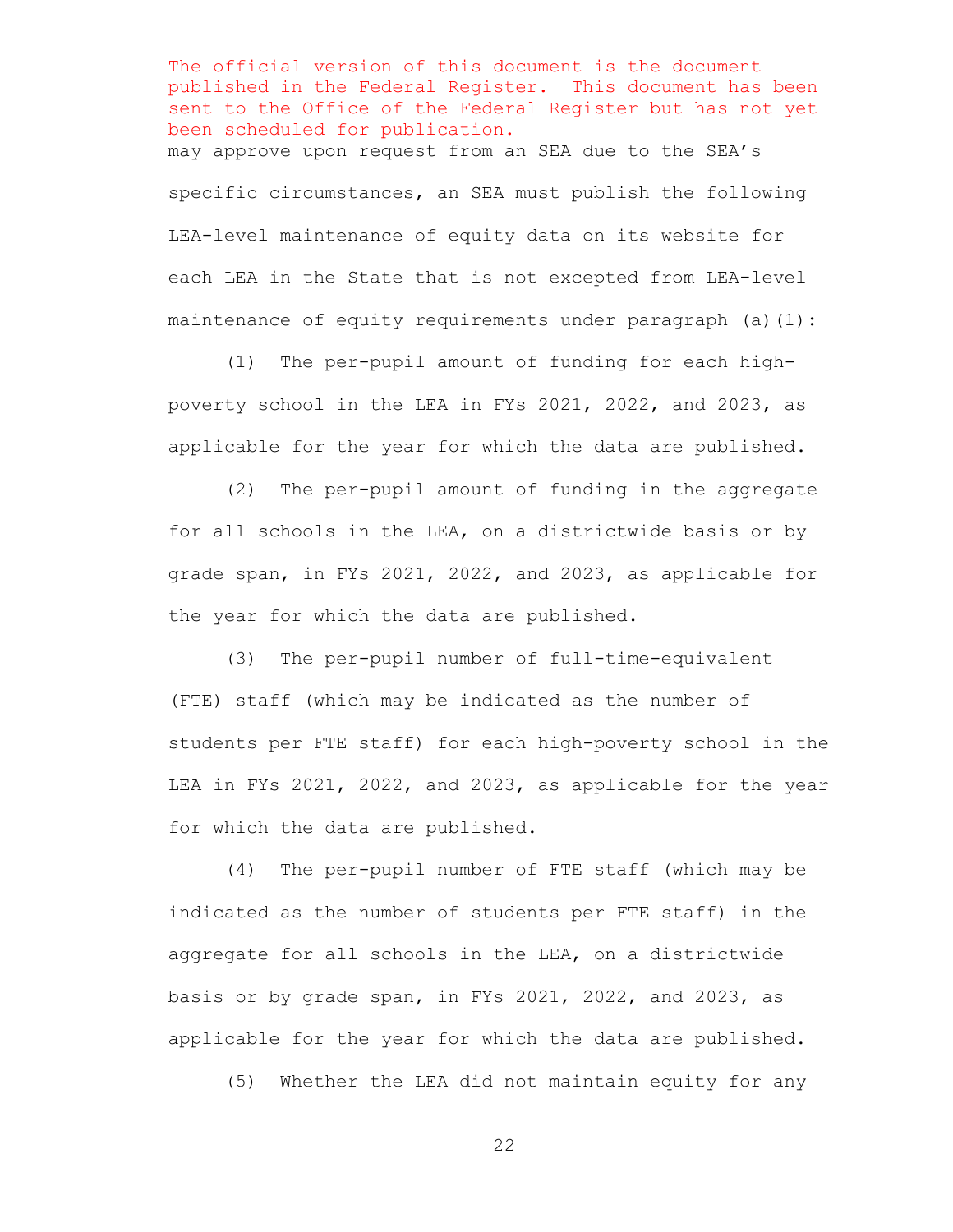The official version of this document is the document published in the Federal Register. This document has been sent to the Office of the Federal Register but has not yet been scheduled for publication. high-poverty school in FY 2022 or 2023, as applicable for the year for which the data are published.

(d) For the purpose of paragraph  $(c)$  (1) and  $(2)$ , an SEA and its LEAs may rely on the applicable per-pupil expenditure data required to be included on the State report card pursuant to section  $1111(h)$  (1)(C)(x) of the Elementary and Secondary Education Act of 1965.

(e) All data required to be published under paragraphs  $(a) - (d)$  must be published in a way that is machine-readable and accessible, in a location accessible for parents and families. LEA- and school-level data must be listed by the applicable National Center for Education Statistics (NCES) LEA ID and school ID, as applicable.

## Executive Orders 12866 and 13563

#### Regulatory Impact Analysis

Under Executive Order 12866, the Office of Management and Budget (OMB) must determine whether this regulatory action is "significant" and, therefore, subject to the requirements of the Executive order and subject to review by OMB. Section 3(f) of Executive Order 12866 defines a "significant regulatory action" as an action likely to result in a rule that may--

(1) Have an annual effect on the economy of \$100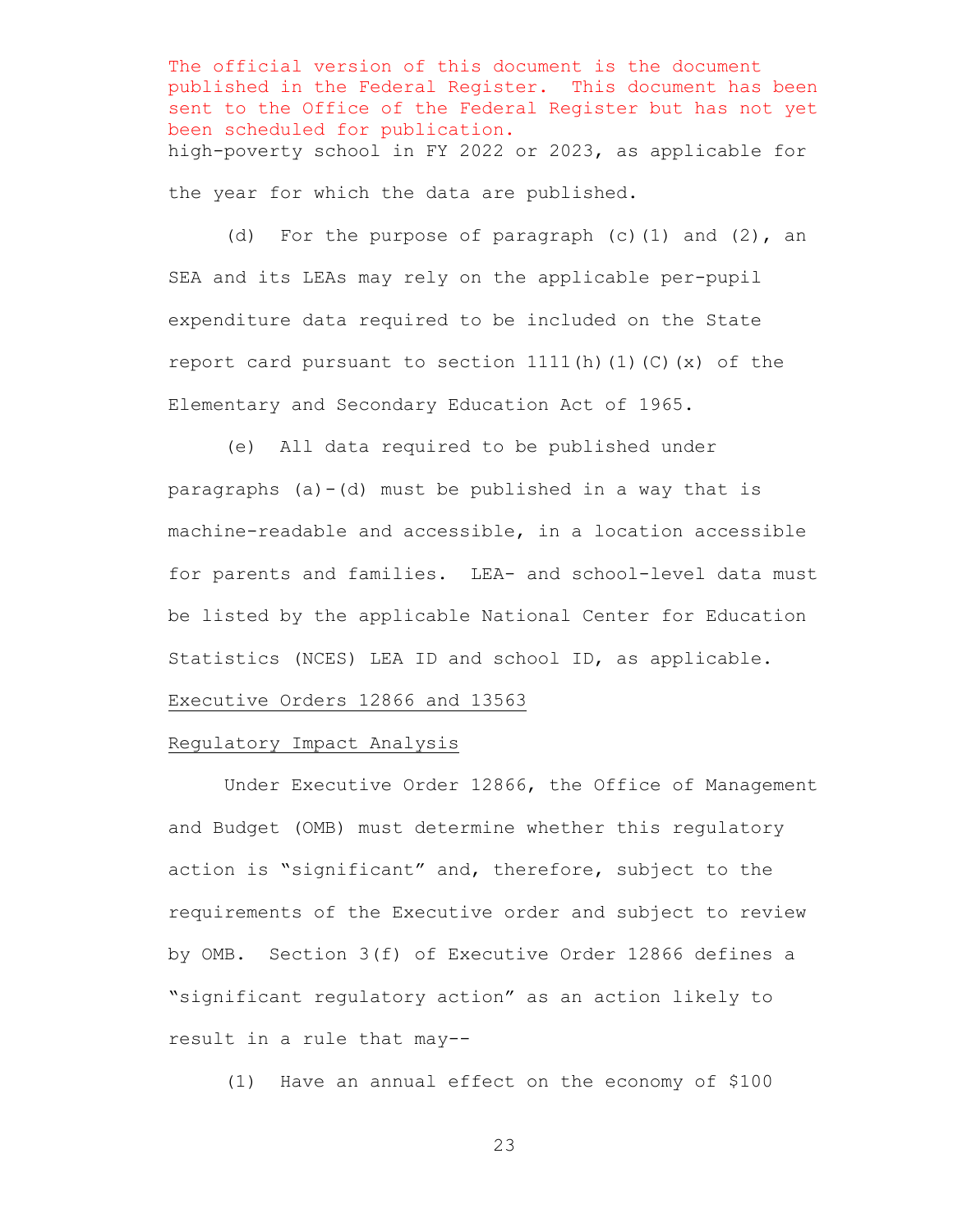The official version of this document is the document published in the Federal Register. This document has been sent to the Office of the Federal Register but has not yet been scheduled for publication. million or more, or adversely affect a sector of the economy, productivity, competition, jobs, the environment, public health or safety, or State, local, or Tribal governments or communities in a material way (also referred to as an "economically significant" rule);

 (2) Create serious inconsistency or otherwise interfere with an action taken or planned by another agency;

 (3) Materially alter the budgetary impacts of entitlement grants, user fees, or loan programs or the rights and obligations of recipients thereof; or

 (4) Raise novel legal or policy issues arising out of legal mandates, the President's priorities, or the principles stated in the Executive Order.

 This final regulatory action is not a significant regulatory action subject to review by OMB under section 3(f) of Executive Order 12866.

We have also reviewed this final regulatory action under Executive Order 13563, which supplements and explicitly reaffirms the principles, structures, and definitions governing regulatory review established in Executive Order 12866. To the extent permitted by law, Executive Order 13563 requires that an agency--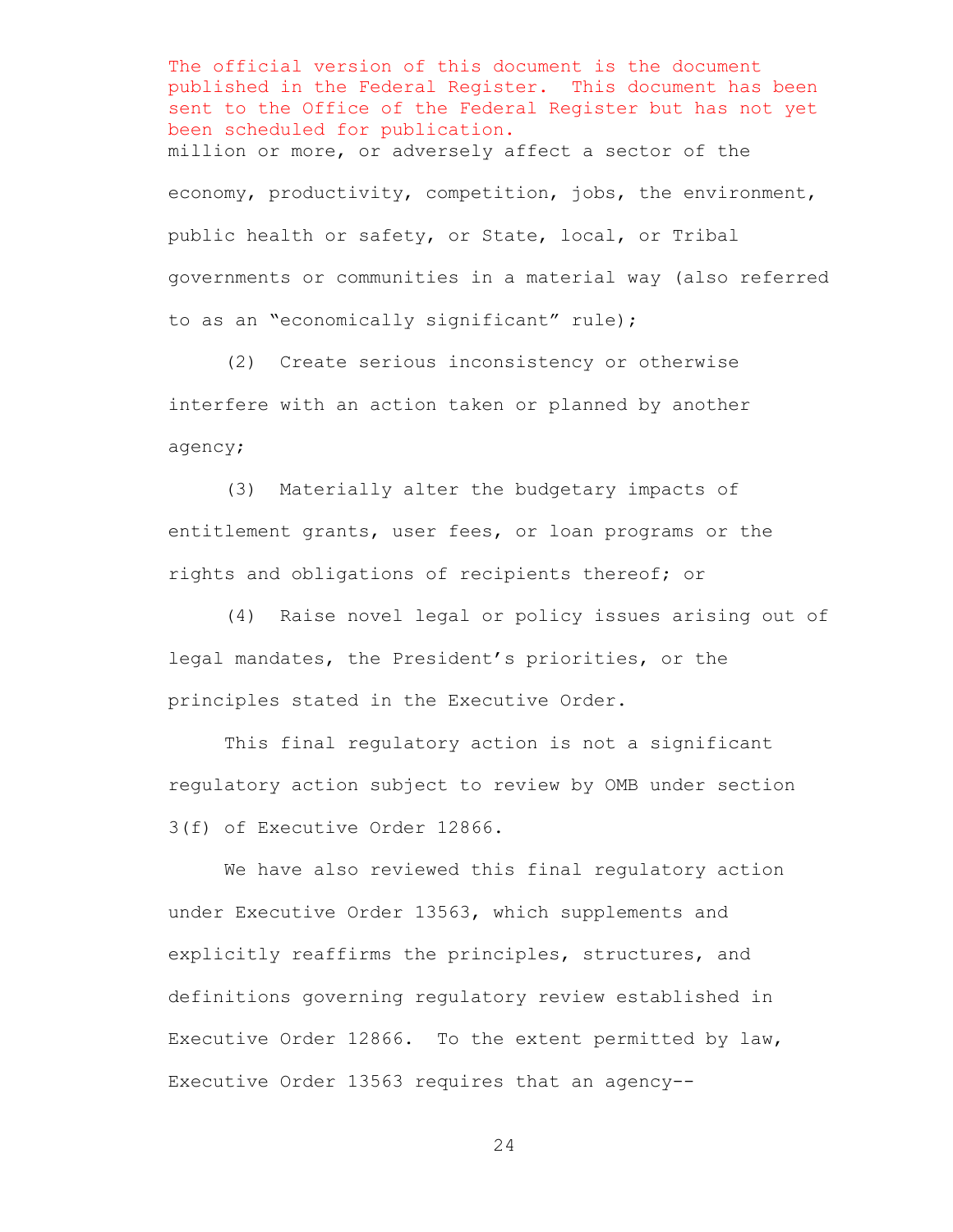The official version of this document is the document published in the Federal Register. This document has been sent to the Office of the Federal Register but has not yet been scheduled for publication.

 (1) Propose or adopt regulations only on a reasoned determination that their benefits justify their costs (recognizing that some benefits and costs are difficult to quantify);

 (2) Tailor its regulations to impose the least burden on society, consistent with obtaining regulatory objectives and taking into account--among other things and to the extent practicable--the costs of cumulative regulations;

 (3) In choosing among alternative regulatory approaches, select those approaches that maximize net benefits (including potential economic, environmental, public health and safety, and other advantages; distributive impacts; and equity);

 (4) To the extent feasible, specify performance objectives, rather than the behavior or manner of compliance a regulated entity must adopt; and

 (5) Identify and assess available alternatives to direct regulation, including economic incentives--such as user fees or marketable permits--to encourage the desired behavior, or provide information that enables the public to make choices.

 Executive Order 13563 also requires an agency "to use the best available techniques to quantify anticipated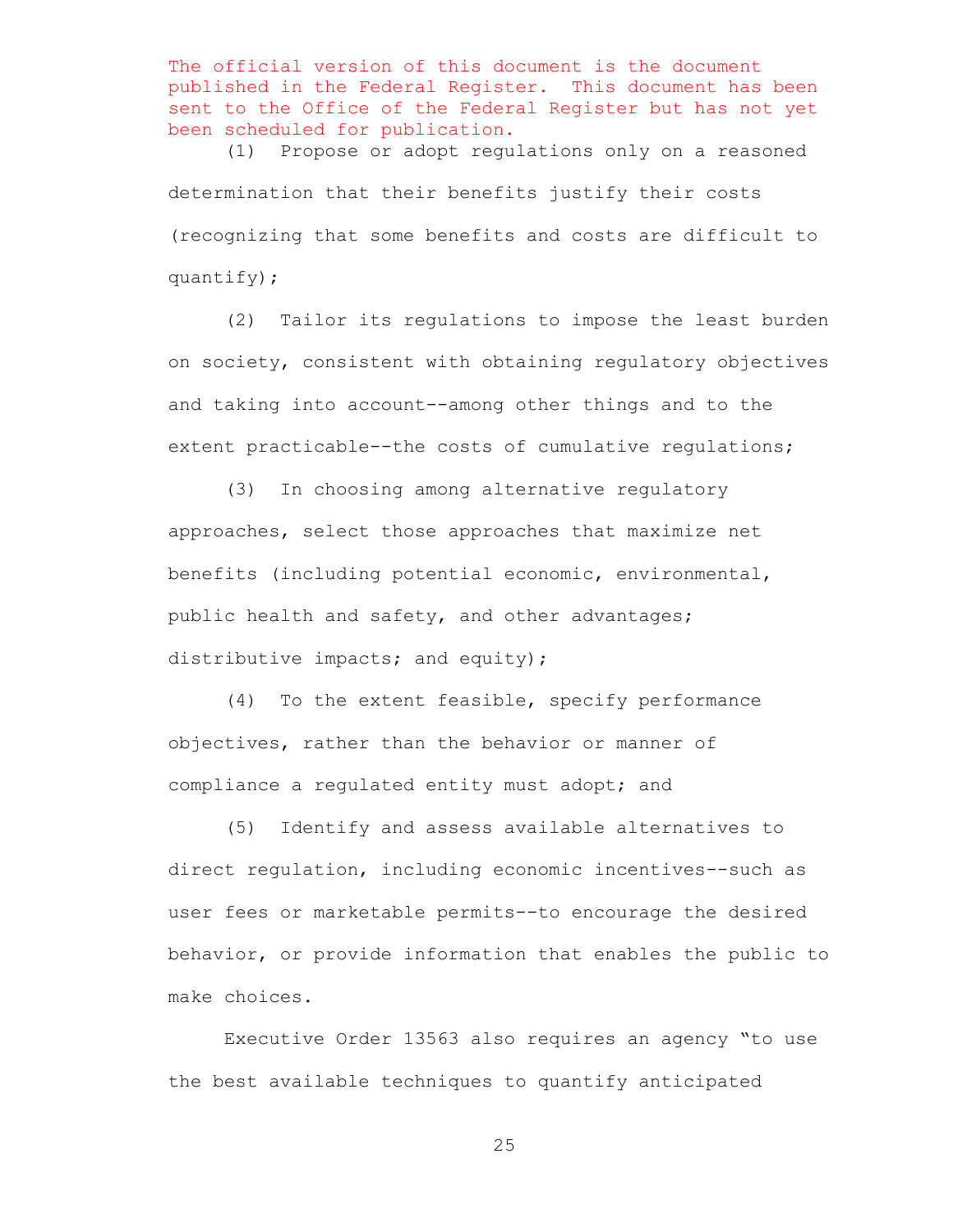The official version of this document is the document published in the Federal Register. This document has been sent to the Office of the Federal Register but has not yet been scheduled for publication. present and future benefits and costs as accurately as possible." The Office of Information and Regulatory Affairs of OMB has emphasized that these techniques may include "identifying changing future compliance costs that might result from technological innovation or anticipated behavioral changes."

We are issuing these final requirements only on a reasoned determination that their benefits would justify their costs. In choosing among alternative regulatory approaches, we selected the approach that would maximize net benefits. Based on an analysis of anticipated costs and benefits, we believe that this final regulatory action is consistent with the principles in Executive Order 13563.

 We also have determined that this final regulatory action does not unduly interfere with State, local, and Tribal governments in the exercise of their governmental functions.

In accordance with the Executive orders, the Department has assessed the potential costs and benefits, both quantitative and qualitative, of this final regulatory action. The potential costs are those resulting from statutory requirements and those we have determined as necessary for administering the Department's programs and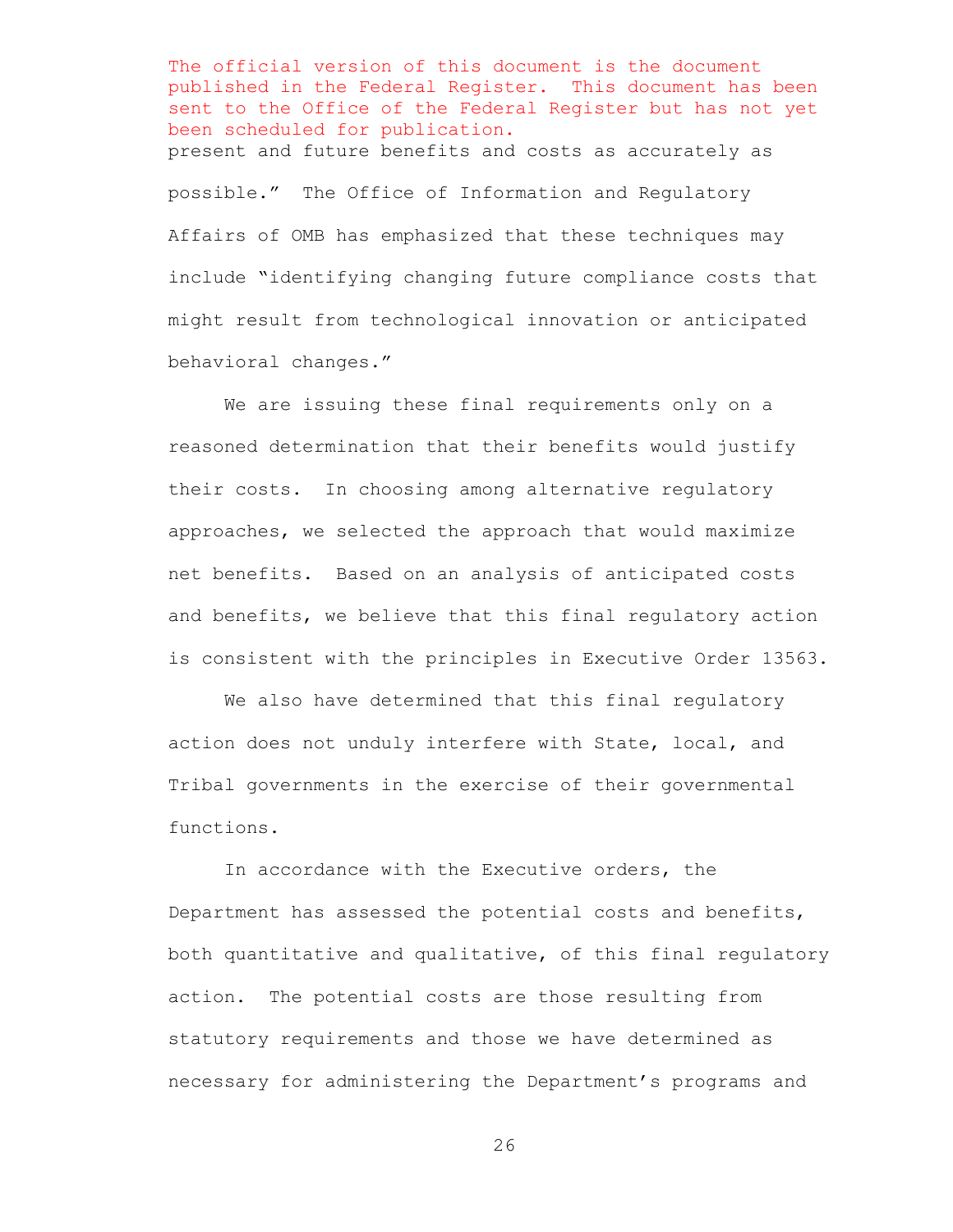The official version of this document is the document published in the Federal Register. This document has been sent to the Office of the Federal Register but has not yet been scheduled for publication. activities. The benefit of publicly posting the local maintenance of equity data is to facilitate public accountability so that parents and families will be able to access publicly available information on how LEAs are maintaining fiscal and staffing equity. By requiring SEAs to publish information and data on how LEAs are maintaining equity, the Department is providing the public access to this information.

Potential Costs and Benefits

The Department has analyzed the costs and benefits of complying with the final requirements. Due to the varying capacity and administrative structures of affected entities, we cannot estimate, with absolute precision, the likely effects of the final requirements. However, as discussed below, we estimate that the final requirements will have a net cost of \$60,000 over two years.

As an initial matter, the Department recognizes that staff at SEAs and LEAs nationwide expend considerable effort every year on education finance, both in their general supervisory capacity and as part of their efforts to comply with the maintenance of equity requirements in the ARP Act. The analysis below is not an attempt to quantify those efforts. Rather, this analysis is limited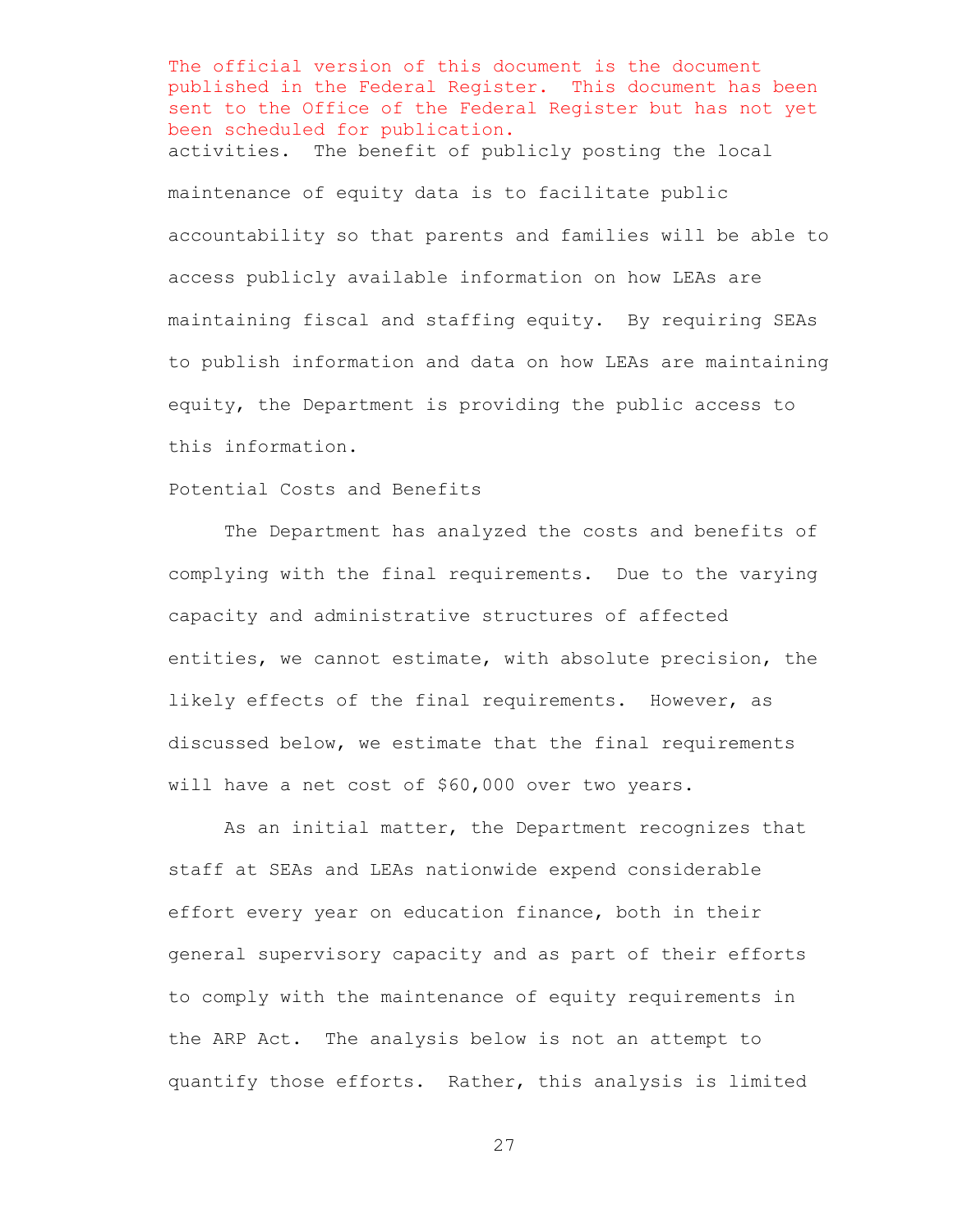The official version of this document is the document published in the Federal Register. This document has been sent to the Office of the Federal Register but has not yet been scheduled for publication. only to the incremental cost of complying with the final requirements (e.g., through public reporting).

We assume that a representative (management analyst at \$53.79 per hour) from each of the 50 States, the District of Columbia, and the Commonwealth of Puerto Rico (hereafter collectively referred to as States) will review the final requirements. We assume that such review will take, on average, one hour per State for a one-time cost of approximately \$2,800.

We assume that, for each State, a management analyst will spend approximately eight hours, on average, compiling the relevant data and preparing it for posting. Within this estimate, we assume a management analyst would employ any necessary data suppression rules, add NCES identifiers, and make any necessary formatting changes for posting of the data. We assume that posting the data online would take a network administrator (\$59.09 per hour) approximately 30 minutes. In total, we assume posting data will cost approximately \$23,900 per year.

Finally, we assume that approximately 20 States would need to update their data after initial posting. We assume the updates will take a management analyst approximately four hours to complete and will require 30 minutes for a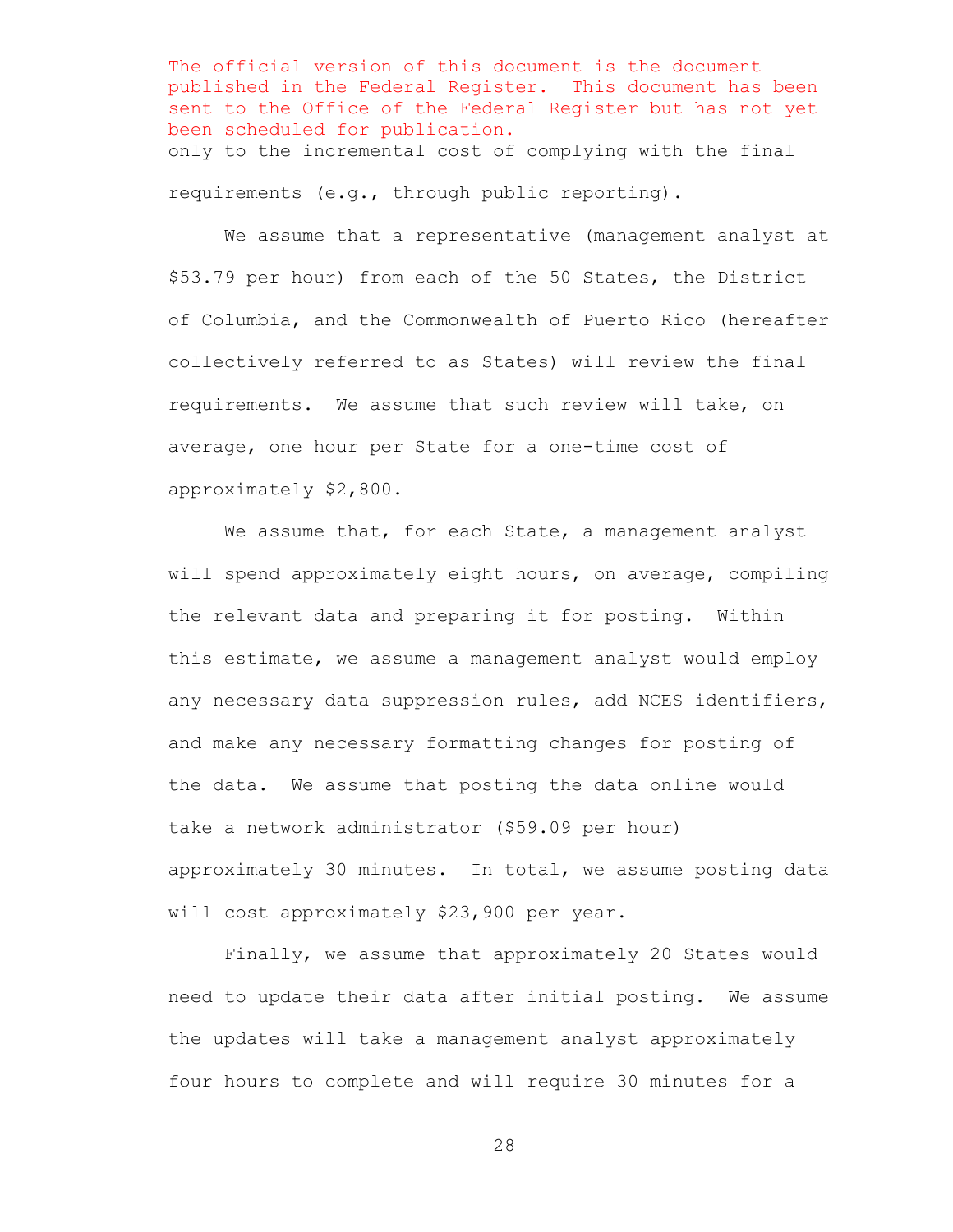The official version of this document is the document published in the Federal Register. This document has been sent to the Office of the Federal Register but has not yet been scheduled for publication. network administrator to post. In total, we assume posting corrections will cost approximately \$4,900 per year.

# Regulatory Flexibility Act Certification

The Secretary certifies that this final regulatory action would not have a significant economic impact on a substantial number of small entities. The U.S. Small Business Administration Size Standards define "small entities" as for-profit or nonprofit institutions with total annual revenue below \$7,000,000 or, if they are institutions controlled by small governmental jurisdictions (that are comprised of cities, counties, towns, townships, villages, school districts, or special districts), with a population below 50,000.

This final regulatory action would affect only States, none of which is a small entity for the purpose of this analysis.

### Paperwork Reduction Act

The final requirements contain information collection requirements that are approved by OMB under OMB control number 1810-0759.

Intergovernmental Review: The ARP ESSER program is not subject to Executive Order 12372 and the regulations in 34 CFR part 79.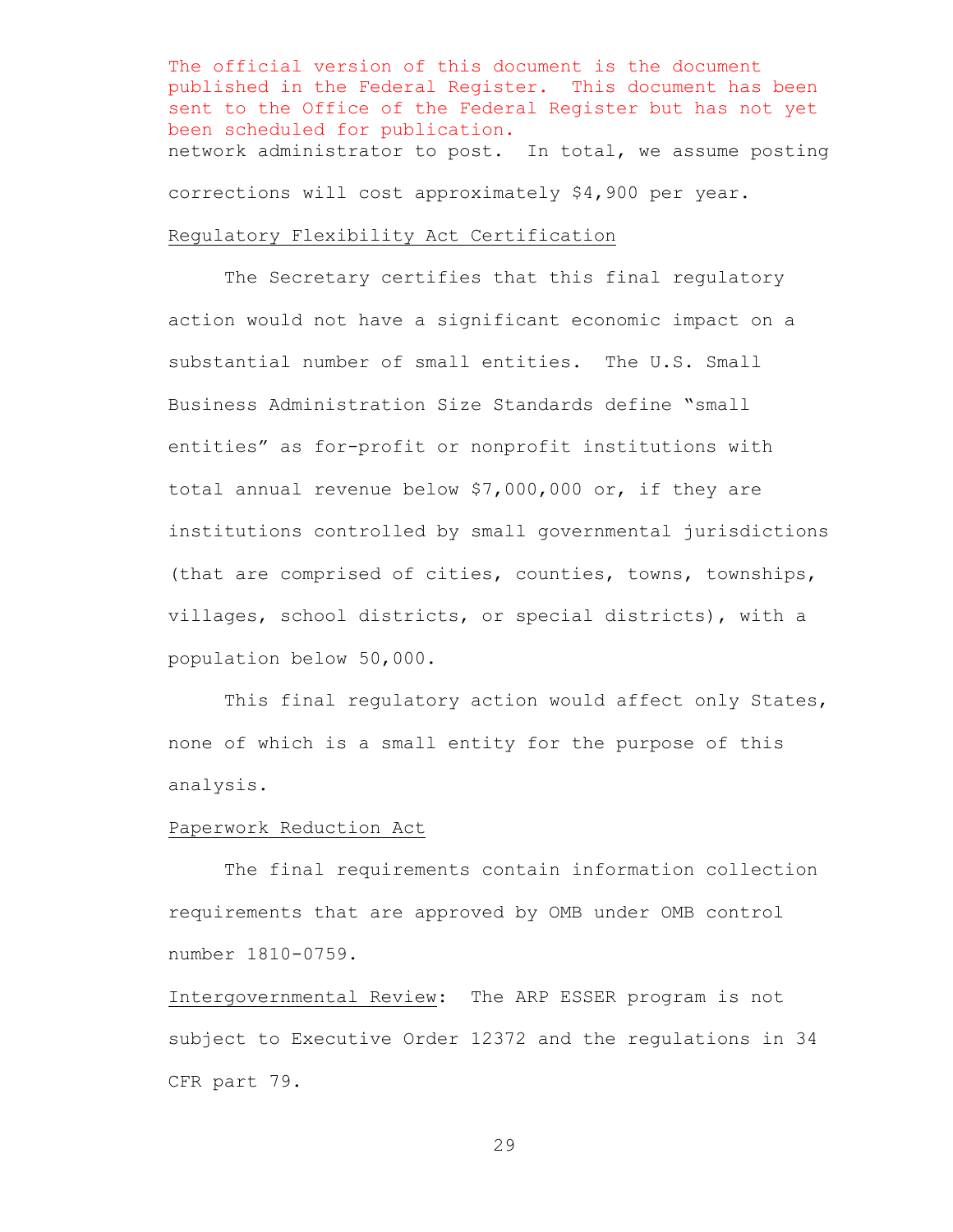The official version of this document is the document published in the Federal Register. This document has been sent to the Office of the Federal Register but has not yet been scheduled for publication. Accessible Format: On request to the program contact person listed under FOR FURTHER INFORMATION CONTACT, individuals with disabilities can obtain this document and a copy of the application package in an accessible format. The Department will provide the requestor with an accessible format that may include Rich Text Format (RTF) or text format (txt), a thumb drive, an MP3 file, braille, large print, audiotape, or compact disc, or other accessible format.

Electronic Access to This Document: The official version of this document is the document published in the *Federal Register*. You may access the official edition of the *Federal Register* and the Federal Regulations at www.govinfo.gov. At this site you can view this document, as well as all other documents of this Department published in the *Federal Register*, in text or Adobe Portable Document Format (PDF). To use PDF, you must have Adobe Acrobat Reader, which is available free at the site.

You may also access documents of the Department published in the *Federal Register* by using the article search feature at: www.federalregister.gov. Specifically, through the advanced search feature at this site, you can limit your search to documents published by the Department.